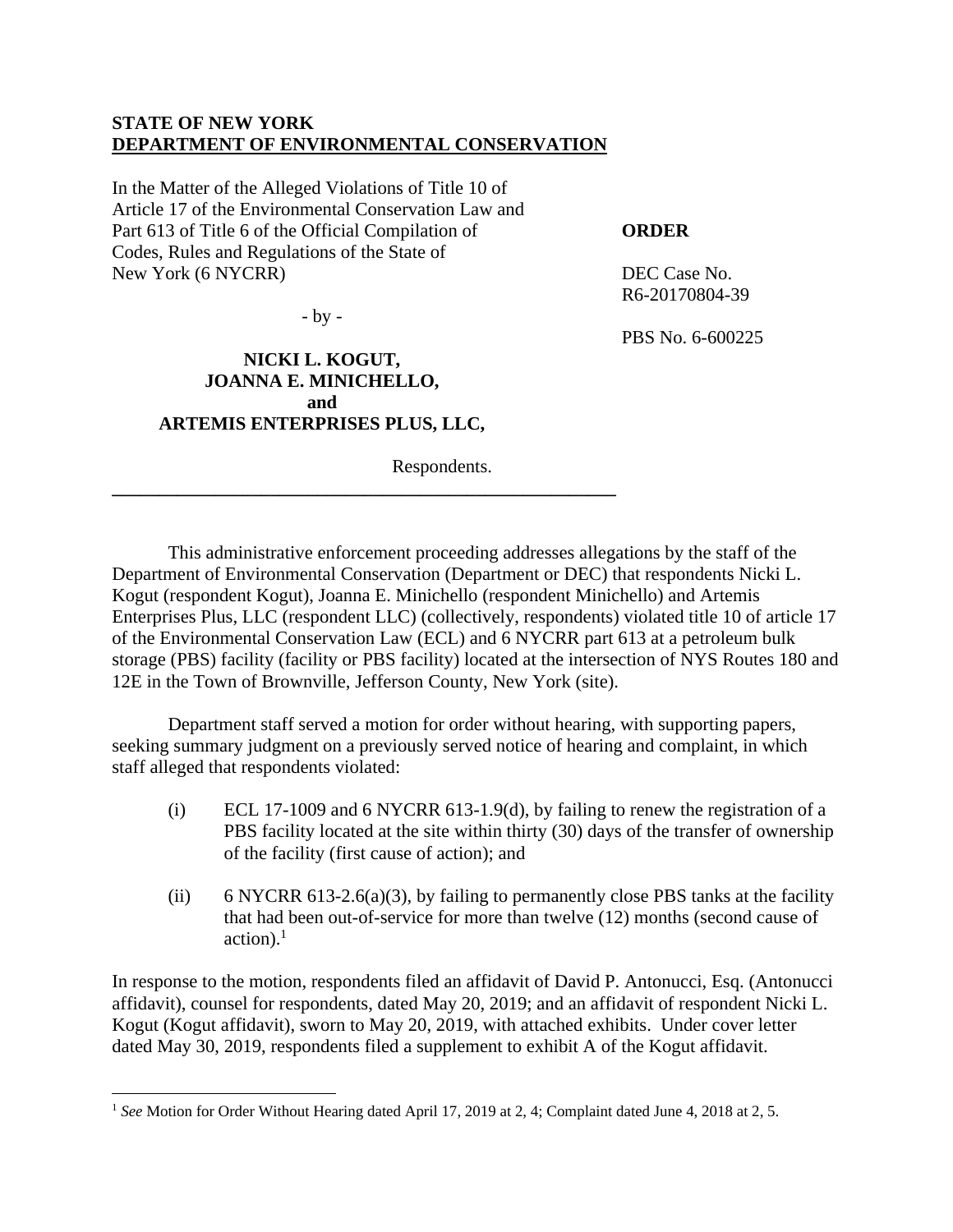Administrative Law Judge (ALJ) Richard A. Sherman of the Department's Office of Hearings and Mediation Services was assigned to this matter and prepared the attached summary report which I adopt as my decision in this matter, subject to my comments below.

#### First Cause of Action

As to the first cause of action, the ALJ notes that respondents do not dispute that the site is a PBS facility (*see* Summary Report at 5). The PBS facility includes two underground PBS tanks – one with a 10,000 gallon capacity and one with a 4,000 gallon capacity (*see* Summary Report at 3 [Finding of Fact No. 7]).

Pursuant to ECL 17-1009(2), the owner of a PBS facility "shall register the facility with the department" and the "[r]egistration shall be renewed every five years or whenever ownership of a facility is transferred, whichever occurs first." This ECL provision relating to transfer is implemented through 6 NYCRR 613-1.9(d). The record indicates that respondents Kogut and Minichello acquired title to the site on October 19, 2016, and failed to register the facility within thirty (30) days as required by 6 NYCRR 613-1.9(d) (*see* Summary Report at 6). Respondents did not file a PBS registration application with the Department until March 28, 2018, which submittal was untimely by nearly 500 days (*see id.*).

Similarly, respondent LLC failed to timely submit a PBS facility registration application to the Department within thirty (30) days following the time that it acquired title to the site on March 19, 2017 (*see* Summary Report at 6). Respondent LLC did not file a PBS registration application with the Department until July 11, 2017 (*see id.* at 4 [Finding of Fact No. 13]). This submittal was untimely by 84 days. Moreover, this application submitted by respondent LLC was deficient (*see id.* [Finding of Fact No. 15]). Respondent LLC submitted a complete application on or about October 18, 2017.

I concur with the ALJ that, on this record, Department staff has established as a matter of law that each respondent violated ECL 17-1009(2) and 6 NYCRR 613-1.9(d) by failing to renew the registration of the facility within thirty (30) days of transfer of ownership to each of them, respectively, as alleged in the first cause of action.

#### Second Cause of Action

The provisions of 6 NYCRR 613-2.6(a)(3) governing out-of-service tank closure apply to underground storage tank (UST) systems (Motion for Order Without Hearing at 4).

Respondents do not dispute that the tank system located at the site constitutes a UST system (*see* Summary Report at 6-7). The site includes two underground petroleum storage tanks that are subject to 6 NYCRR 613-2.6(a)(3). Pursuant to 6 NYCRR 613-2.6(a)(3), "[w]hen a UST system is out-of-service for more than 12 months, the facility must permanently close the UST system in accordance with subdivisions (b) through (e) of this section." Furthermore, 6 NYCRR 613-1.2(d) provides that "[a]ny provision of [part 613] that imposes a requirement on a facility imposes that requirement on every operator and every tank system owner at the facility, unless expressly stated otherwise."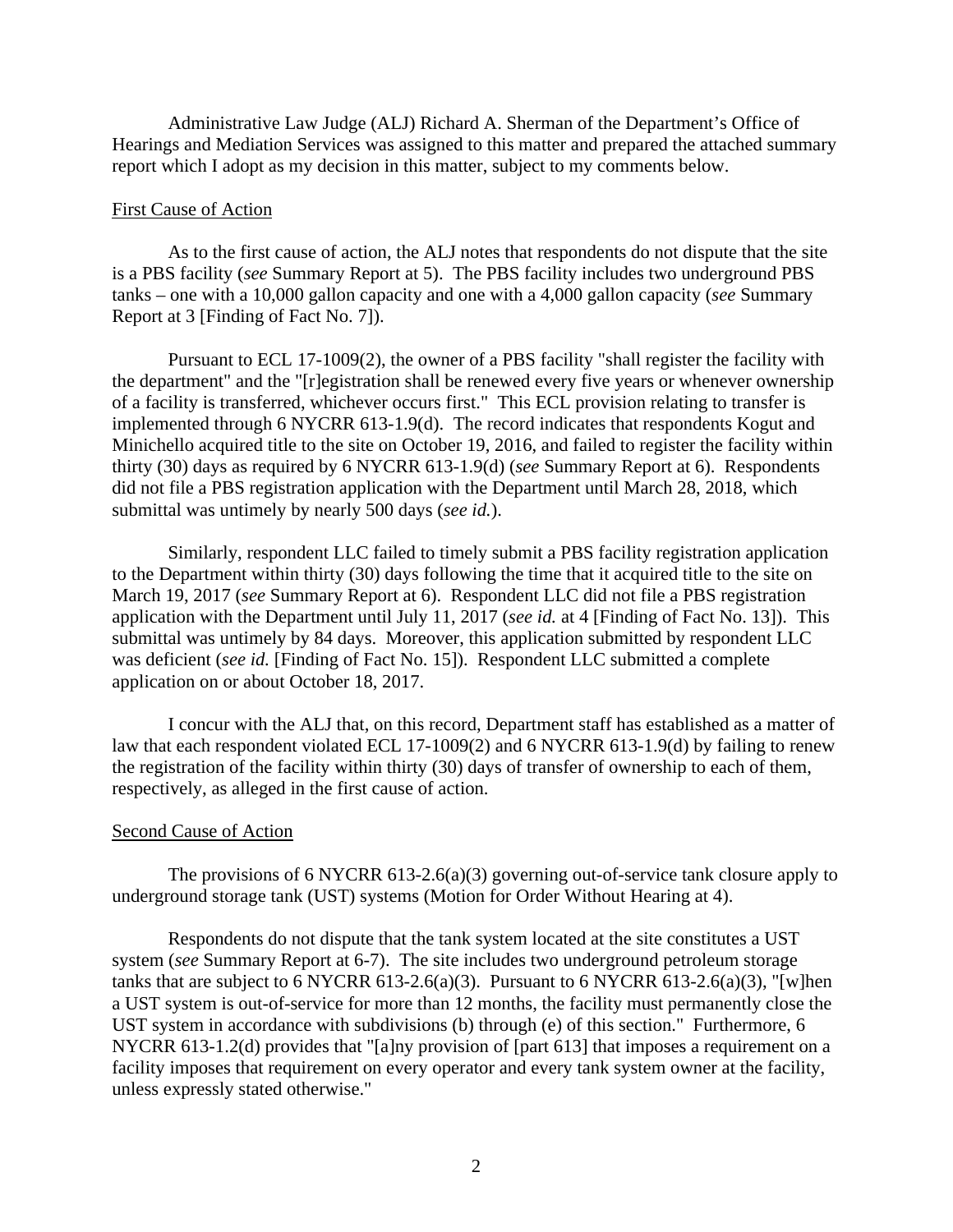Based on his review of the record, the ALJ has determined that the requirements established under 6 NYCRR 613-2.6(a)(3) apply to this PBS facility and provide no exception for the tank system owners. Accordingly, he concludes that because each respondent owns, or formerly owned, the PBS facility, each respondent in this proceeding is liable for violations of 6 NYCRR 613-2.6(a)(3) (*see* Summary Report at 7).

I concur with the ALJ's determination that on this motion, Department staff has established as a matter of law that each respondent violated 6 NYCRR 613-2.6(a)(3) by failing to permanently close the UST system at the PBS facility that had been out-of-service for more than 12 months.

# Respondents' Defenses

Respondents in this matter assert a number of defenses, including: (a) Department staff failed to join a necessary party (in this case, Jefferson County); (b) the terms of a release executed by the New York Environmental Protection and Spill Compensation Fund relieves respondents from the regulatory obligations at issue here; (c) estoppel and settlement arising from prior negotiations and interactions with the Department apply here; and (d) issues of fact exist that require adjudication.

The ALJ in the summary report has carefully and thoroughly evaluated each of the defenses raised (*see* Summary Report at 8-12) and I concur with his rejection of these defenses.

Furthermore, the record fully supports Department staff's position that respondents Kogut and Minichello were responsible for the activities of respondent LLC and, accordingly, are jointly and severally liable for respondent LLC's failure to timely register the PBS facility and its failure to permanently close its UST system.

# Civil Penalty

Department staff requests in its motion for order without hearing that I issue an order assessing a penalty against respondents in the amount of \$37,000, with the penalty apportioned among the respondents as follows:

- \$1,500 assessed against respondents Kogut and Minichello, jointly and severally, "for violation of 6 NYCRR  $[$  [ 613-1.9(d) – failure to register the facility in their names in a timely manner;"
- \$1,500 assessed against all respondents, jointly and severally, "for violation of ECL § 71-1009(2) and 6 NYCRR  $\lceil$  613-1.9(d), for failure to register the facility in the name of Artemis Enterprises Plus, LLC in a timely manner;"
- \$8,000 assessed against respondents Kogut and Minichello, jointly and severally, "for violation of 6 NYCRR  $[$  [ 613-2.6(a)(3), failure to permanently close out-ofservice tanks;"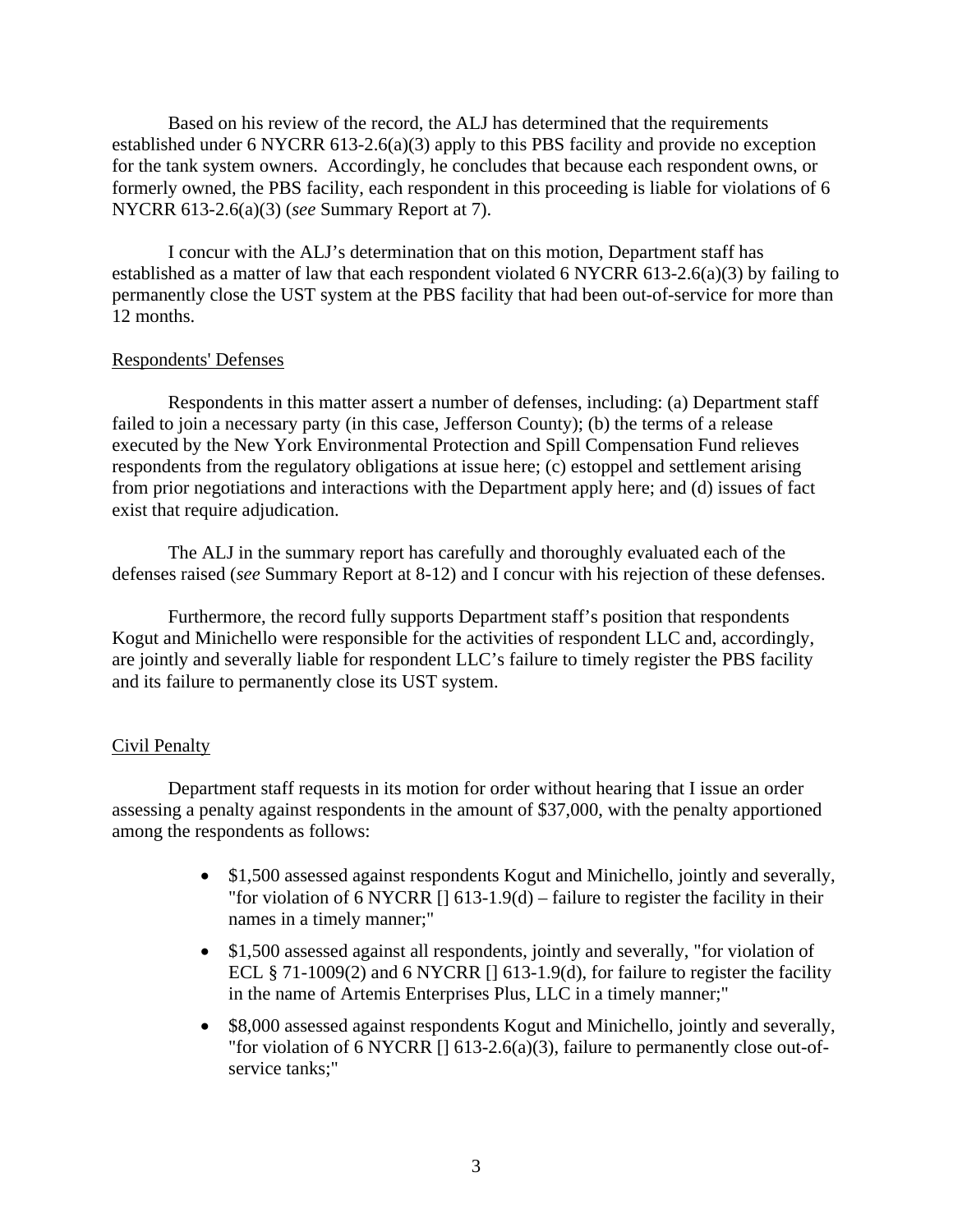- \$8,000 assessed against all respondents, jointly and severally, "for violation of 6 NYCRR [] 613-2.6(a)(3);" and
- \$18,000 "assessed against all Respondents, jointly and severally, payment of which should be suspended, conditioned upon Respondents<sup>[']</sup> compliance with the terms of any order the Commissioner may issue"

(Motion for Order Without Hearing at 8).

Pursuant to ECL 71-1929(1):

"[a] person who violates any of the provisions of, or who fails to perform any duty imposed by titles 1 through 11 . . . of article 17, or the rules [or] regulations . . . promulgated thereto . . . shall be liable to a penalty of not to exceed thirty-seven thousand five hundred dollars per day for each violation."

Department staff has proven each of the violations alleged in the complaint. Furthermore, each of these violations continued over some time and, pursuant to ECL 71-1929(1), respondents are liable to a penalty up to \$37,500 per day for each violation. As the ALJ notes, the maximum authorized statutory penalty for each of the proven violations is in the millions of dollars. The total penalty (both payable and suspended) sought by Department staff is \$37,000. Department staff notes that the payable penalties it seeks to impose are within the penalty ranges recommended under DEC Program Policy DEE-22: Petroleum Bulk Storage Inspection Enforcement Policy, issued May 21, 2003 (DEE-22).

Proper registration of PBS facilities is important to the PBS regulatory scheme because it ensures that the Department has current information for all PBS facilities. Proper closure of outof-service UST systems is necessary to ensure that petroleum products are not left in abandoned tanks that may someday leak and release petroleum into the environment.

The civil penalty requested by Department staff is authorized and appropriate for the violations established on this motion. I also conclude that the apportionment of the penalty proposed by staff is similarly authorized and appropriate.

## Corrective Measures

With regard to corrective measures, Department staff seeks an order of the Commissioner directing respondents to permanently close the UST system at the facility in accordance with the provisions of 6 NYCRR 613-2.6(b), (c), (e) and 613-1.9(f). The proper closure of the UST system is required under part 613 and staff's request is consistent with the regulatory requirements. Accordingly, I hereby direct respondents to, within 120 days of service of the Commissioner's order on them, permanently close the UST system at the facility in accordance with all applicable legal requirements including 6 NYCRR 613-2.6(b), (c), and (e).<sup>2</sup>

<sup>&</sup>lt;sup>2</sup> The ALJ notes that compliance with 6 NYCRR 613-1.9(f) is required by 6 NYCRR 613-2.6(b)(1) and, accordingly, citing it as a separate requirement is not necessary (*see* Summary Report at 15 n7).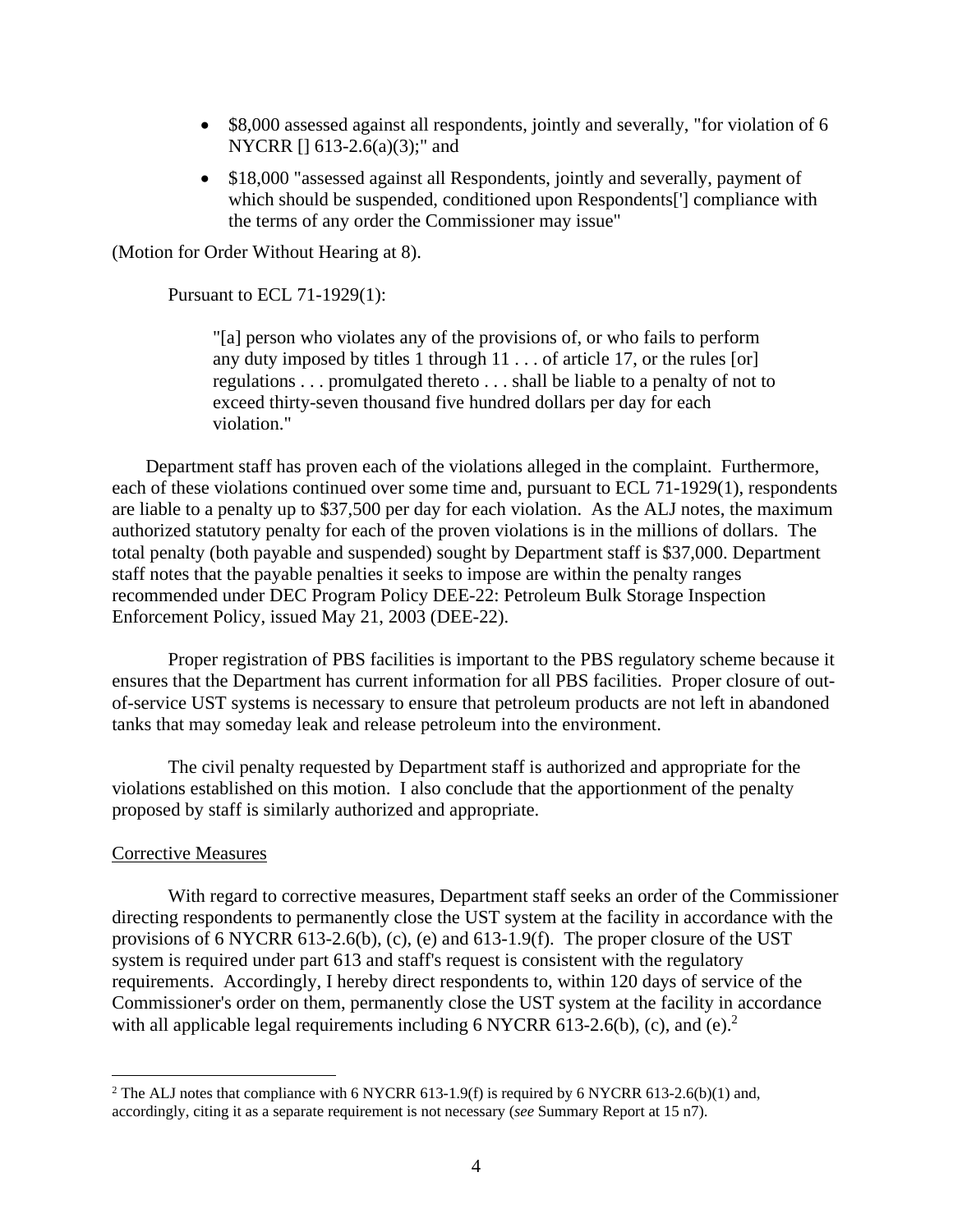All required notices and submittals to the Department are to be sent to the attention of Ronald F. Novak, P.E., 317 Washington Street, Watertown, NY 13601.

**NOW, THEREFORE,** having considered this matter and being duly advised, it is **ORDERED** that

- I. Department staff's motion for order without hearing pursuant to 6 NYCRR 622.12 is granted.
- II. Based on record evidence, respondents are adjudged to be liable as follows:
	- A. Respondents Nicki L. Kogut and Joanna E. Minichello are jointly and severally liable for violating ECL 17-1009(2) and 6 NYCRR 613-1.9(d), by failing to renew the PBS registration of the petroleum bulk storage facility at the site within 30 days of the transfer of ownership of the facility to them;
	- B. Respondents Nicki L. Kogut and Joanna E. Minichello are jointly and severally liable for violating  $6$  NYCRR  $613-2.6(a)(3)$ , by failing to permanently close the underground storage tank system at the petroleum bulk storage facility during the time that they owned the facility;
	- C. Respondents Nicki L. Kogut, Joanna E. Minichello, and Artemis Enterprises Plus, LLC are jointly and severally liable for violating ECL 17-1009(2) and 6 NYCRR 613-1.9(d), by failing to renew the registration of the petroleum bulk storage facility within 30 days of the transfer of ownership of the petroleum bulk storage facility to respondent Artemis Enterprises Plus, LLC; and
	- D. Respondents Nicki L. Kogut, Joanna E. Minichello, and Artemis Enterprises Plus, LLC, are jointly and severally liable for violating 6 NYCRR  $613-2.6(a)(3)$ , by failing to permanently close the underground petroleum bulk storage system at the facility during the time that respondent LLC owned the facility.
- III. I hereby assess civil penalties as follows:
	- A. A payable penalty in the amount of nine thousand five hundred dollars (\$9,500) jointly and severally upon respondents Nicki L. Kogut and Joanne E. Minichello for the violations set forth in paragraph II.A and II.B;
	- B. A payable penalty of nine thousand five hundred dollars (\$9,500) jointly and severally upon respondents Nicki L. Kogut, Joanna E. Minichello, and Artemis Enterprises Plus, LLC for the violations set forth in paragraph II.C. and II.D; and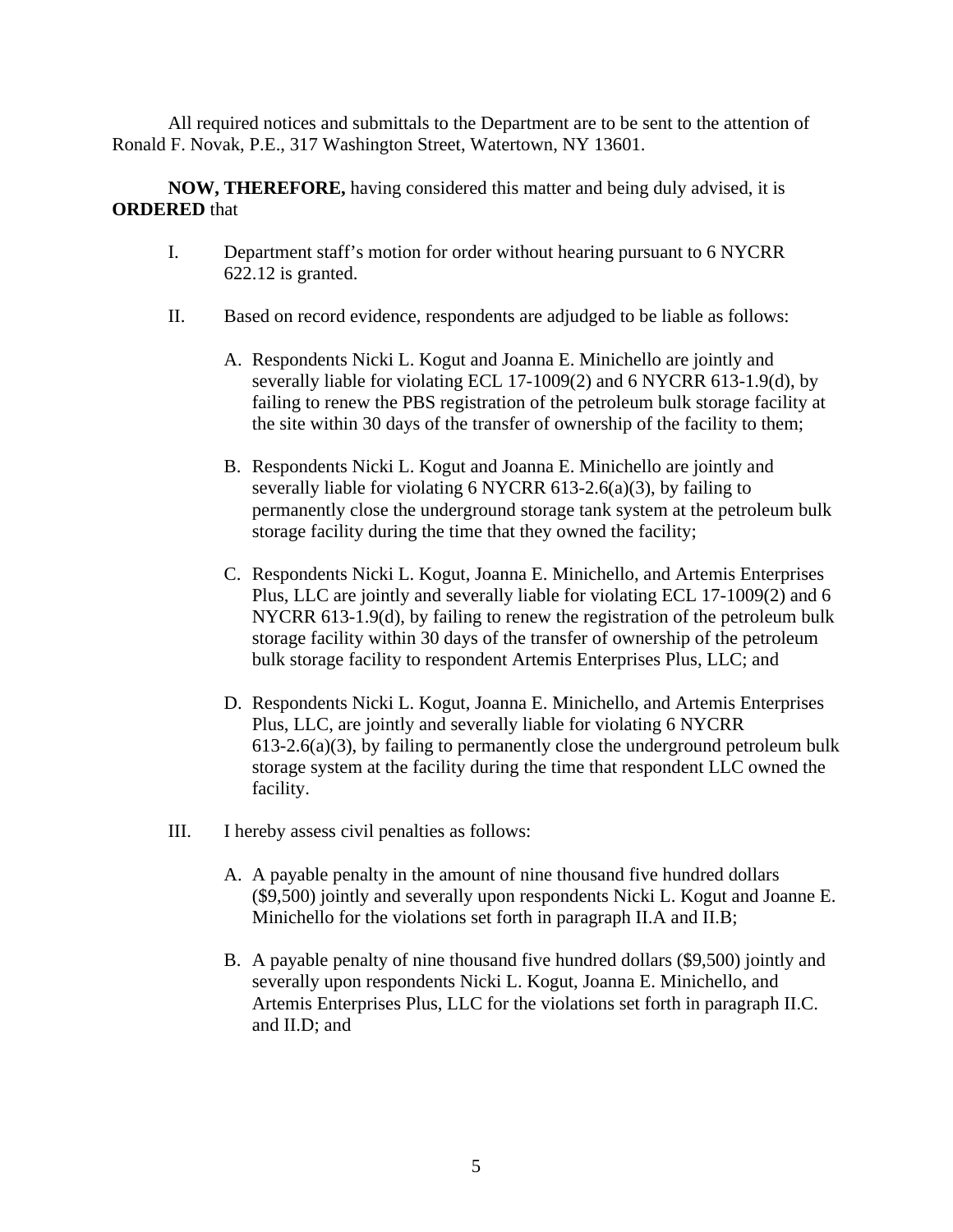- C. Assessing a further penalty of eighteen thousand dollars (\$18,000) jointly and severally upon respondents Nicki L. Kogut, Joanna E. Minichello, and Artemis Enterprises Plus, LLC, which amount shall be suspended provided that respondents comply with all terms and conditions of this order
- IV. Within sixty (60) days of the service of this order upon respondents Nicki L. Kogut and Joanna E. Minichello, the civil penalties that are assessed in paragraph III.A. shall be paid by certified check, cashier's check or money order made payable to the order of the New York State Department of Environmental Conservation. Similarly, within sixty (60) days of the service of this order upon respondents Nicki L. Kogut, Joanna E. Minichello, and Artemis Enterprises Plus, LLC, the civil penalties that are assessed in paragraph III.B. shall be paid by certified check, cashier's check or money order made payable to the order of the New York State Department of Environmental Conservation. All payments shall be submitted to:

Ronald F. Novak, P.E. New York State Department of Environmental Conservation Region 6 317 Washington Street Watertown, NY 13601

.

In the event that respondents fail to comply with any term or condition of this order, the suspended portion of the penalty (that is, eighteen thousand dollars [\$18,000]) set forth in paragraph III.C., shall immediately become due and payable and shall be submitted in the same manner and to the same address as the non-suspended penalties.

- V. I hereby direct respondents Nicki L. Kogut, Joanna E. Minichello, and Artemis Enterprises Plus, LLC to, within one hundred days (120) days of service of this order upon them, permanently close the underground system at the facility in accordance all applicable legal requirements including 6 NYCRR 613-2.6(b), (c), and (e).
- VI. Any notices, submittals, or questions regarding this order shall be addressed to Ronald F. Novak, P.E. at the address set forth in paragraph IV of this order.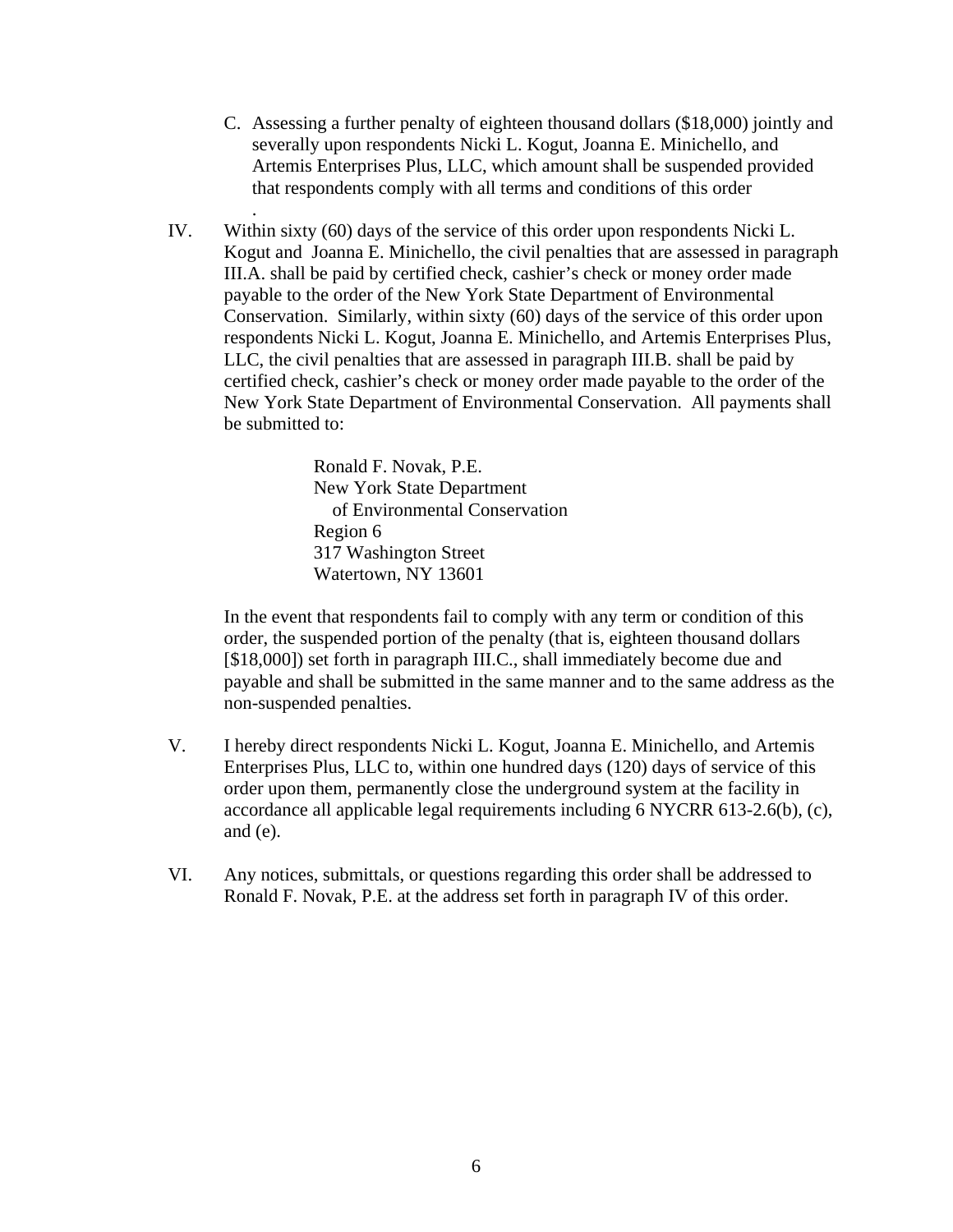VII. The provisions, terms and conditions of this order shall bind respondents Nicki L. Kogut, Joanna E. Minichello, and Artemis Enterprises Plus, LLC, and their agents, successors and assigns, in any and all capacities.

> For the New York State Department of Environmental Conservation

By:  $/s/$ 

 Basil Seggos Commissioner

Dated: January 14, 2021 Albany, New York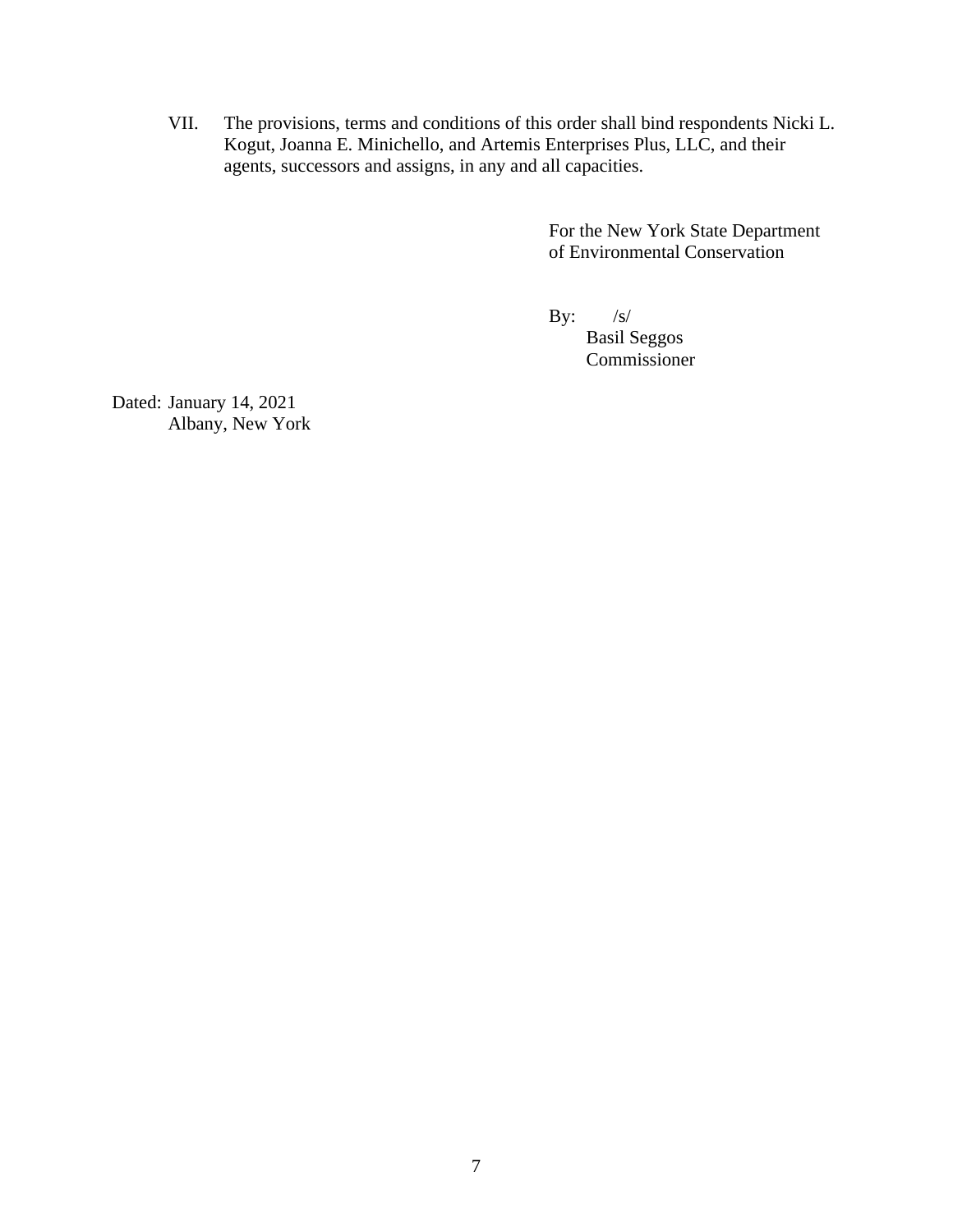## STATE OF NEW YORK: DEPARTMENT OF ENVIRONMENTAL CONSERVATION

In the Matter of the Alleged Violations of Title 10 of Article 17 of the Environmental Conservation Law and 6 NYCRR Part 613

- by -

# **NICKI L. KOGUT, JOANNA E. MINICHELLO, and ARTEMIS ENTERPRISES PLUS, LLC,**

**SUMMARY REPORT** 

DEC Case No. R6-20170804-39

PBS No. 6-600225

Respondents.

#### **PROCEEDINGS**

\_\_\_\_\_\_\_\_\_\_\_\_\_\_\_\_\_\_\_\_\_\_\_\_\_\_\_\_\_\_\_\_\_\_\_\_\_\_\_\_\_\_\_\_\_\_\_\_\_\_\_\_\_\_\_\_\_\_\_\_\_\_\_\_\_\_\_\_\_\_\_\_\_\_\_\_\_

This summary report addresses a motion for order without hearing (motion for order) filed with the Office of Hearings and Mediation Services by staff of the New York State Department of Environmental Conservation (DEC or Department) under cover letter dated April 17, 2019. In accordance with my ruling dated May 28, 2019, Department staff submitted a reply (DEC reply) to respondents' filing in opposition to the motion for order. Although I authorized respondents to file a sur-reply, they failed to do so. Accordingly, by letter dated June 20, 2019, I advised the parties that the motion for order would be decided on the filings of the parties through and including the DEC reply.

Pursuant to section 622.12(a) of title 6 of the Official Compilation of Codes, Rules and Regulations of the State of New York (6 NYCRR), staff may serve a motion for order without hearing in lieu of or in addition to a complaint. Here, staff served the motion for order on respondents in addition to a notice of hearing and complaint. As authorized by 6 NYCRR  $622.3(a)(3)$  and  $622.12(a)$ , staff served the motion by certified mail.

By the motion for order, Department staff alleges that respondent Nicki L. Kogut (respondent Kogut), respondent Joanna E. Minichello (respondent Minichello), and respondent Artemis Enterprises Plus, LLC (respondent LLC) (collectively, respondents) violated provisions of article 17 of the Environmental Conservation Law (ECL) and 6 NYCRR part 613 at a site (site) located at the intersection of NYS Routes 180 and 12E, Town of Brownville, Jefferson County. Specifically, staff alleges that respondents violated (i) ECL 17-1009 and 6 NYCRR 613-1.9(d) by failing to renew the registration of a petroleum bulk storage (PBS) facility (facility) located at the site within 30 days of the transfer of ownership of the facility, and (ii) 6 NYCRR 613-2.6(a)(3) by failing to permanently close PBS tanks that had been out-ofservice for more than 12 months at the facility.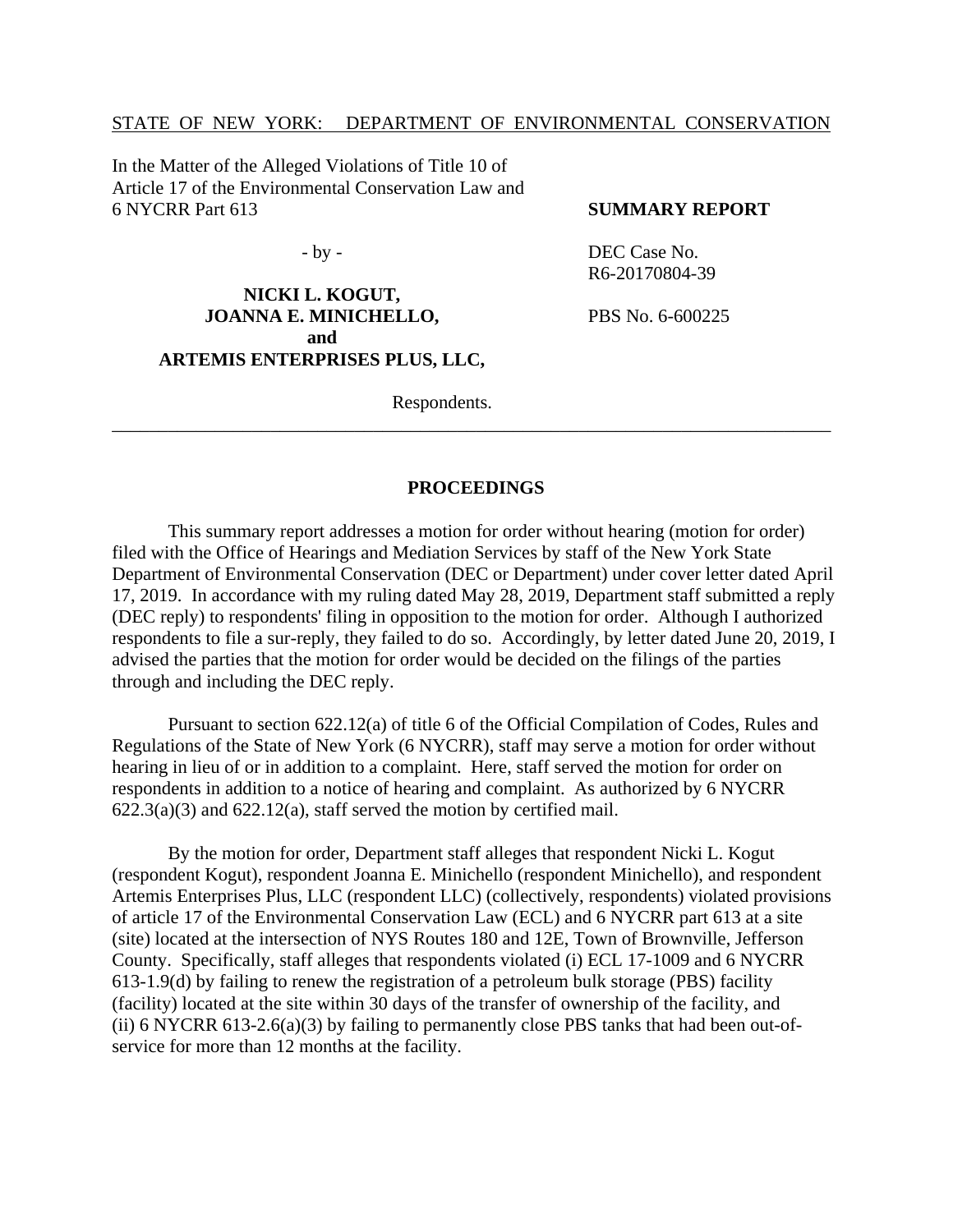In support of the motion for order, Department staff filed a supporting brief (staff supporting brief); an affidavit of Randall C. Young, Esq. (Young affidavit), Regional Attorney, DEC Region 6, sworn to April 17, 2019, with attached exhibits; an affidavit of Ronald F. Novak (Novak affidavit), Regional Bulk Storage Supervisor, DEC Region 6, sworn to April 10, 2019, with attached exhibits; and an affidavit of Jessica E. Fauteux (Fauteux affidavit), Legal Assistant, DEC Region 6, sworn to April 11, 2019, with attached exhibits.

In response to the motion for order, respondents filed an affidavit of David P. Antonucci, Esq. (Antonucci affidavit), counsel for respondents, dated May 20, 2019; and an affidavit of respondent Nicki L. Kogut (Kogut affidavit), dated May 20, 2019, with attached exhibits. In response to an inquiry from this office, under cover letter dated May 30, 2019, respondents filed a supplement (Kogut exhibit A supplement) to exhibit A of the Kogut affidavit.

As noted above, I authorized the parties to file further responsive pleadings in this matter. Only Department staff, however, filed a further response. The staff response consists of a reply brief (staff reply brief), and a signed but undated affirmation of Randall C. Young, Esq. (Young affirmation), with attached exhibits.

#### Department Staff's Allegations

By its motion for order, Department staff asserts two causes of action:

- 1. that respondents violated ECL 17-1009(2) and 6 NYCRR 613-1.9(d) "by failing to renew the registration of the facility within 30 days of transfer of ownership to them;" and
- 2. that respondents violated 6 NYCRR 613-2.6(a)(3) "by failing to permanently close petroleum bulk storage tanks at the facility that had been out-of-service for more than 12 months" (motion for order at 2, 4).

Department staff requests that the Commissioner issue an order (i) holding respondents liable for the violations as alleged above; (ii) directing respondents to "permanently close the tanks [at the facility] in compliance with 6 NYCRR  $\left[ \right]$  613-2.6(b), (c), and (e) and 6 NYCRR  $\left[ \right]$ 613-1.9(f);" and (iii) assessing a civil penalty against respondents in the amount of \$37,000, of which \$18,000 is to be suspended provided that respondents comply with the terms of the Commissioner's order (motion for order at 6-8). Staff also specifies how the penalty is to be apportioned between the various respondents (*id.* at 8).

## Respondents' Position

Respondents oppose the motion and assert that "[i]ssues of Fact and Law preclude granting the judgment at this time" (Antonucci affidavit ¶ 3). Respondents argue that the motion for order should be "dismissed for failure to join[] an essential party" (*id.* ¶ 9). Respondents also argue that documentary evidence "bar[s] this action" (*id.* ¶ 10) or, alternatively, that DEC should be estopped from pursuing the motion for order because DEC "repudiat[ed] its own agreement" regarding removal of PBS tanks from the facility (*id.* ¶ 19). Lastly, respondents assert that issues of fact exist that require adjudication (*id.* ¶¶ 14-16, 20-22).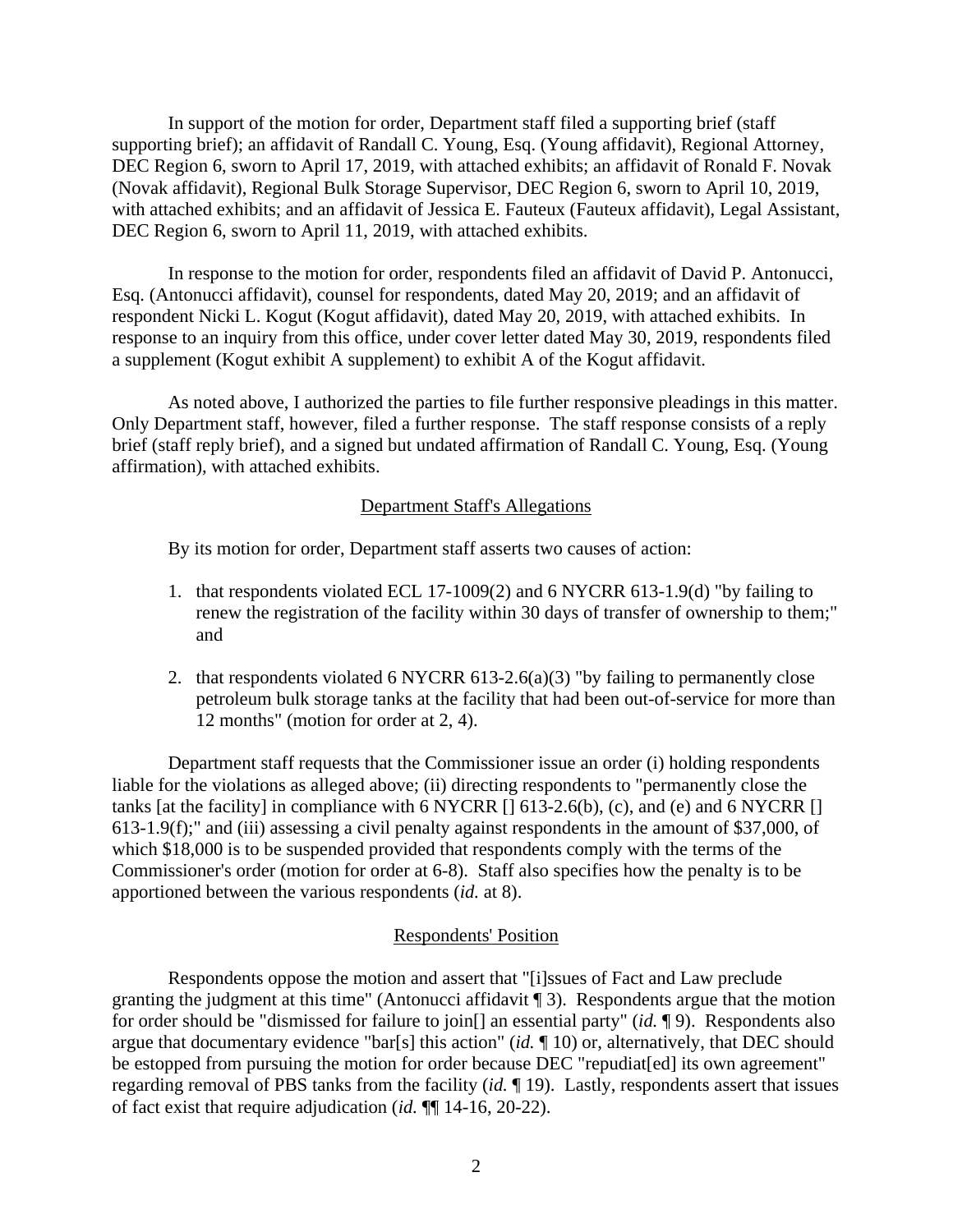# **FINDINGS OF FACT**

Based upon the papers filed by Department staff and respondents, I make the following findings of fact:

1. The site is located at the corner of NYS Routes 180 and 12E, Town of Brownville, Jefferson County, and is identified by Jefferson County Tax Parcel Identification Number 72.07-1-46 (Fauteux affidavit  $\P\P$  4, 6; Fauteux exhibits 2, 3<sup>1</sup>; Novak affidavit  $\P$  3).

2. Respondent LLC acquired the site from respondents Kogut and Minichello by warranty deed, dated March 19, 2017 (Fauteux affidavit ¶ 7; Fauteux exhibit 3).

3. Respondents Kogut and Minichello acquired the site from Jefferson County by indenture, dated October 19, 2016 (Fauteux affidavit ¶ 8; Fauteux exhibit 4).

4. Jefferson County acquired the site through a tax foreclosure proceeding (judgment dated September 26, 2016) by indenture, dated October 19, 2016 (Fauteux affidavit ¶ 9; Fauteux exhibit 5).

5. At the time of the 2016 tax foreclosure, the site was owned by Leo D. Wilson, Nancy E. Wilson, Yvonne E. Wilson, and Linda C. Finnerson, who had owned the site since January 28, 1983 (Fauteux affidavit ¶¶ 9, 10; Fauteux exhibits 5, 6).

6. Leo D. Wilson submitted the initial PBS application (1993 application) to the Department in March 1993 and the Department issued the initial PBS registration certificate (1993 registration certificate) for the facility on March 11, 1993 (Novak affidavit ¶¶ 5, 6; Novak exhibits 2, 3).

7. The 1993 application lists the type of petroleum facility as "Retail Gasoline Sales" and states that the facility includes two underground PBS tanks; one with a 10,000 gallon capacity, and one with a 4,000 gallon capacity (Novak exhibit 2; *see also* Novak exhibit 3 [1993 registration certificate, listing the two PBS tanks and their respective capacities]).

8. The 1993 certificate for the facility expired on March 11, 1998 and the record indicates that the facility has not operated since that time (Novak affidavit ¶¶ 6-8; Novak exhibit 3).

9. The New York State Environmental Protection and Spill Compensation Fund (Spill Compensation Fund) executed a release, dated December 21, 2015, whereby the Spill Compensation Fund released Jefferson County "from any and all liability to the State for all . . . costs expended, and to be expended in the future" by the Spill Compensation Fund, "and any

<sup>&</sup>lt;sup>1</sup> Exhibits are attached to several affidavits. The exhibits are identified herein by reference to the name of the affiant and the exhibit number or letter as designated by the affiant. Note that Young exhibits 1-7 are attached to his April 17, 2019 affidavit and Young exhibits 8-16 are attached to the affirmation he submitted with the staff reply brief, dated Jun 5, 2019.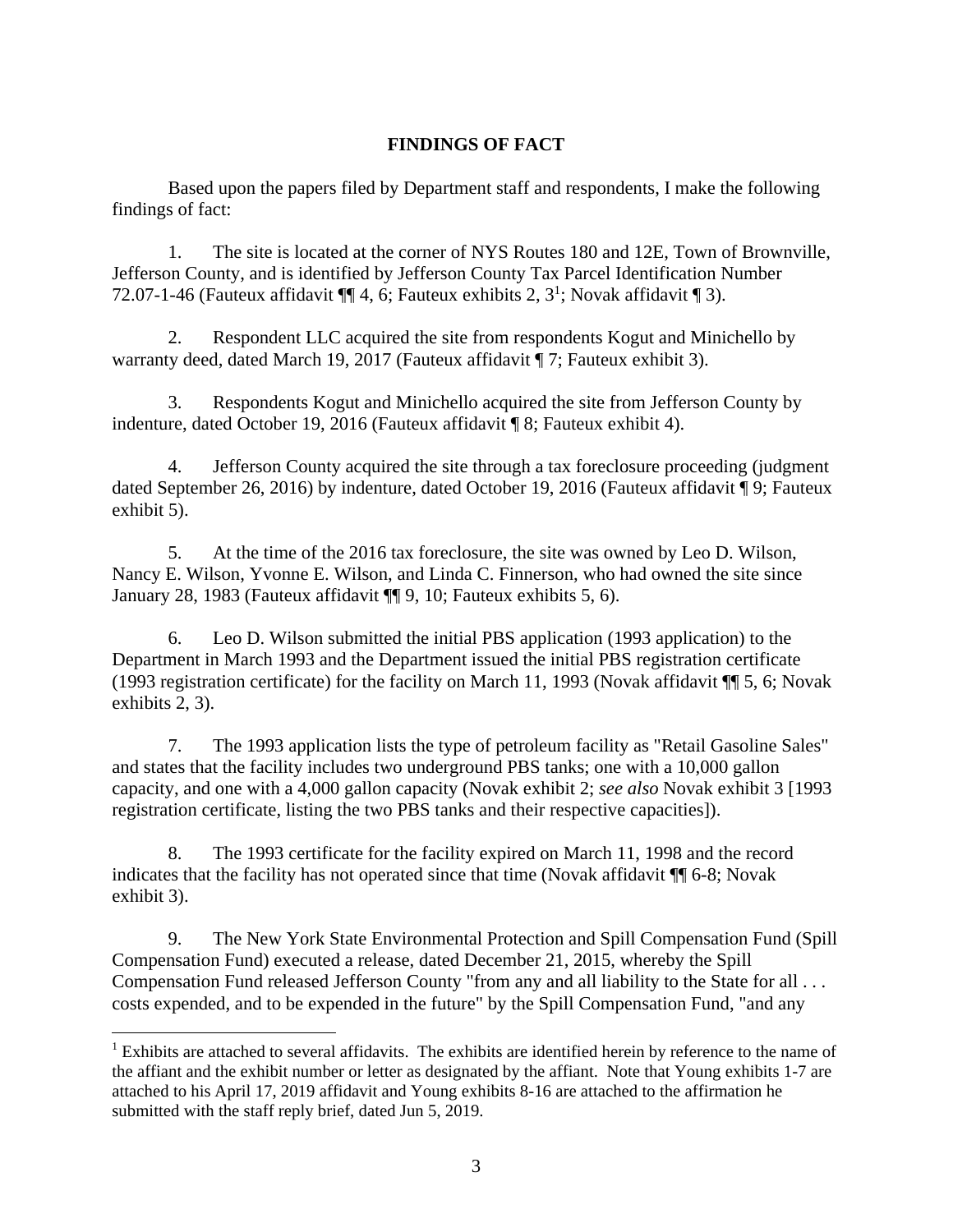penalties pursuant to New York Navigation Law § 192, relating to the discharge of petroleum product at and in the vicinity of [the site], which discharge was initially reported to the State on or about July 18, 1986" (Kogut exhibit A supplement).

10. The installation date or dates of the facility's two PBS tanks is unknown (*see* Novak exhibit 2 at 2 [1993 application] [denoting the month and year that the tanks were installed as "00" and "00," respectively]; Novak exhibit 3 [1993 registration certificate] [also denoting the month and year that the tanks were installed as "00" and "00," respectively]; Novak exhibit 6 at 2 [respondent LLC's PBS application, dated June 20, 2017] [stating that the deed for the site contains "no information on original install date" of the tanks and that the "best information would [indicate that the tanks were installed] appr[oximately] 30 years ago" (capitalization omitted)]; Novak exhibit 14 [PBS certificate, issued April 3, 2018] [showing no date under the "DATE INSTALLED" column]).

11. On or about May 17, 2017, Department staff inspected the facility for compliance with the State's PBS regulations and determined that (i) the facility was not in operation, (ii) the building at the site was vacant and rundown, (iii) a PBS certificate was not on display, and (iv) the tanks were not permanently closed (Novak affidavit ¶ 8).

12. Department staff sent a Notice of Violation, dated May 17, 2017, to respondents Kogut and Minichello citing, among other things, respondents' failure to file a PBS application with the Department and their failure to properly permanently close the PBS tanks at the facility (Novak ¶ 9; Novak exhibit 4).

13. On July 11, 2017, respondent LLC submitted a PBS application, signed by respondent Kogut on June 20, 2017, as "CEO" of respondent LLC (Novak affidavit ¶ 11; Novak exhibit  $6^2$ ).

14. On or about October 18, 2017, respondent LLC submitted a revised PBS application, signed by respondent Kogut on October 16, 2017, as President of respondent LLC (Novak affidavit  $\P$  21; Novak exhibit 13).<sup>3</sup>

15. In response to the PBS applications submitted by respondent LLC, the Department issued deficiency notices on July 12, 2017 and on October 23, 2017 advising respondent LLC that its PBS applications were incomplete and, on or about October 2, 2017, staff met with respondent Kogut to discuss "actions necessary for Respondents to return to compliance" (Novak affidavit ¶¶ 13, 15, 17; Novak exhibits 8, 10).

<sup>&</sup>lt;sup>2</sup> The PBS applications submitted by respondent LLC (Novak exhibits 6, 9) erroneously omit "Plus" from respondent LLC's name.

 $3$  The Novak affidavit states the revised PBS application was received by the Department "on or about November 3, 2017" (Novak affidavit [21). The revised PBS application is date stamped as having been received by the Department on October 18, 2017.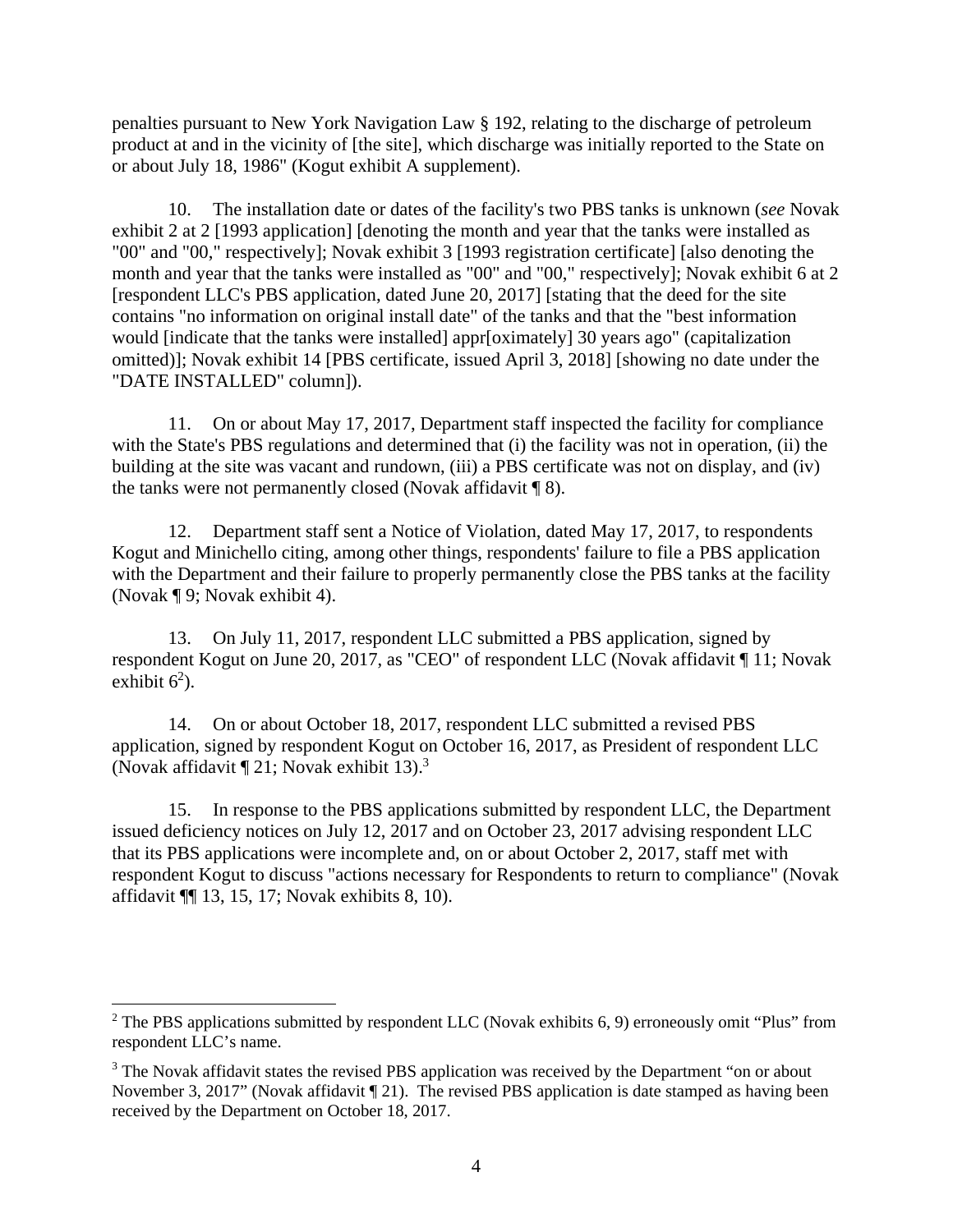16. On or after March 28, 2018, respondents Kogut and Minichello submitted a PBS application, signed by respondent Kogut on March 28, 2018, as the property owner (Novak affidavit ¶ 19; Novak exhibit 11).

17. The Department issued a PBS certificate to respondents Kogut and Minichello on April 3, 2018 (Novak affidavit ¶ 20; Novak exhibit 12).

18. The Department issued a PBS certificate to respondent LLC on April 3, 2018 (Novak affidavit ¶ 22; Novak exhibit 14).

## **DISCUSSION**

## First Cause of Action

Department staff alleges that respondents violated ECL 17-1009(2) and 6 NYCRR 613-1.9(d) "by failing to renew the registration of the facility within 30 days of transfer of ownership to them" (motion for order at 2).

Pursuant to ECL 17-1009(2), the owner of a PBS facility "shall register the facility with the department" and the "[r]egistration shall be renewed every five years or whenever ownership of a facility is transferred, whichever occurs first." This provision of the ECL is implemented through 6 NYCRR 613-1.9(d), which reads:

"(1) If ownership of the real property on which a facility is located is transferred, the new facility owner must submit an application to initially register the facility with the department within 30 days after the transfer.

(2) The facility owner must submit a registration application using forms or electronic means as provided by the department. Forms are available online at www.dec.ny.gov and at all department offices.

(3) Each application for an initial registration or transfer of facility ownership must be accompanied by a copy of the current deed for the property at which the facility is located. If the facility is located on multiple properties, deeds for each property must be submitted with the application. If a deed does not exist for a particular property, the application must be accompanied by other evidence of ownership of the property.

(4) The application must be signed by the facility owner.

(5) Every registration application must be accompanied by payment of the applicable perfacility registration fee as shown in Table 1 of this section."

Respondents do not dispute that the site is a PBS facility (*see* Kogut affidavit; Antonucci affidavit). The site includes two underground petroleum storage tanks with a combined capacity of 14,000 gallons (findings of fact  $\P$  7). As set forth under 6 NYCRR 613-1.3(v), a PBS facility is defined to include any property "on or in which are located: (1) one or more tank systems having a combined storage capacity of more than 1,100 gallons (including a major facility); or (2) an underground tank system having a storage capacity that is greater than 110 gallons."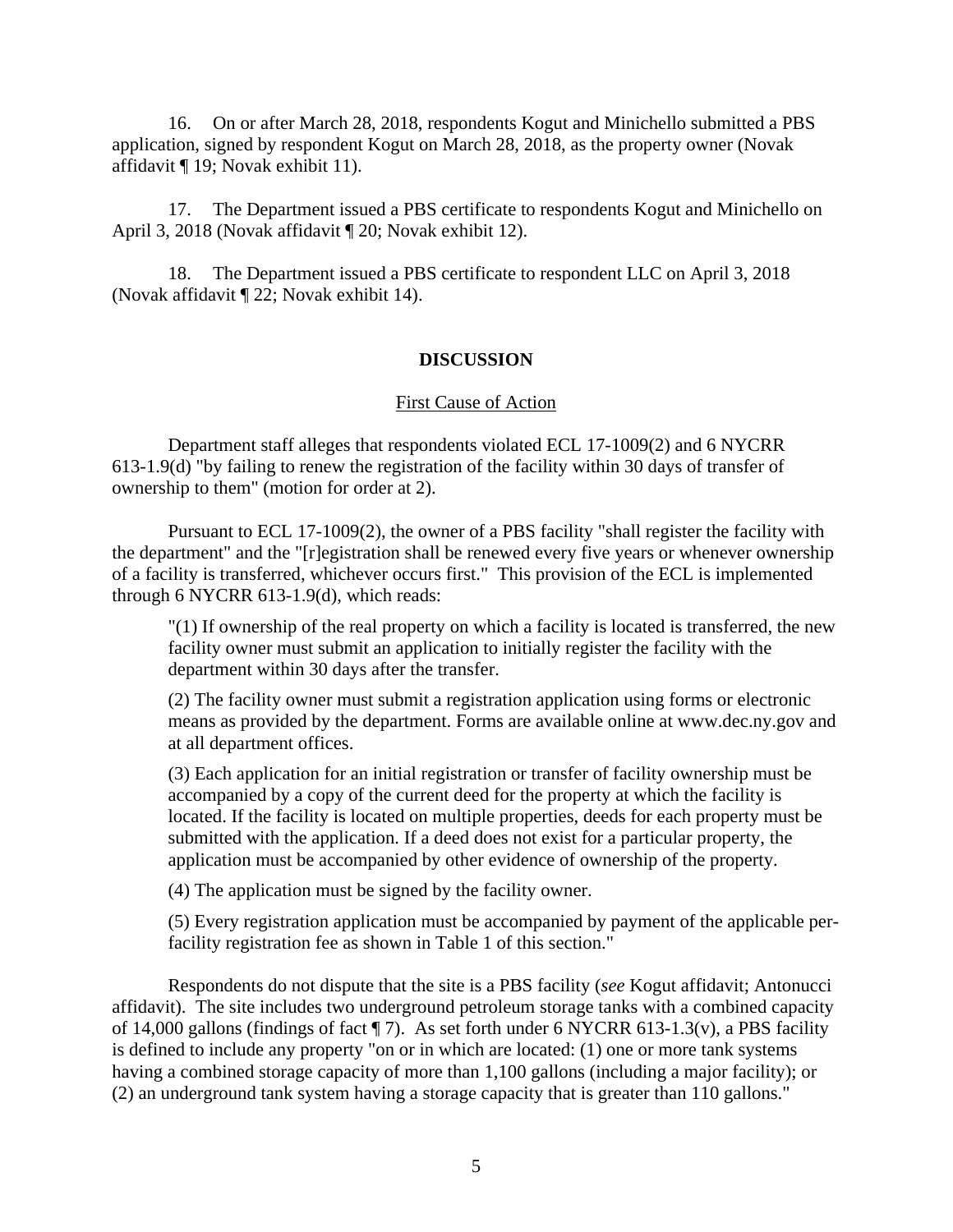Because the site is a PBS facility, it is subject to the registration requirements set forth under 6 NYCRR 613-1.9(d). Respondents Kogut and Minichello acquired title to the site on October 19, 2016 (findings of fact ¶ 3). Accordingly, to meet the 30-day registration requirement, respondents Kogut and Minichello were required to submit a PBS facility registration application to the Department on or before November 18, 2016.<sup>4</sup> They failed to do so.

Respondents Kogut and Minichello did not file a PBS registration application with the Department until March 28, 2018 (findings of fact ¶ 16). This submittal was untimely by 495 days.

Similarly, respondent LLC failed to timely submit a PBS facility registration application to the Department. Respondent LLC acquired title to the site on March 19, 2017 (findings of fact  $\P$  2). Accordingly, to meet the 30-day registration requirement, respondent LLC was required to submit a registration application on or before April 18, 2017. It failed to do so.

Respondent LLC did not file a PBS registration application with the Department until July 11, 2017 (findings of fact ¶ 13). This submittal was untimely by 84 days. Moreover, as the record reflects, the application submitted by respondent LLC was inaccurate and incomplete (findings of fact ¶ 15). Respondent LLC submitted a complete application on or about October 18, 2017. This submittal was untimely by 183 days. However, because respondents Kogut and Minichello had not completed the registration process as the prior owners of the facility, the Department did not issue a PBS certificate to respondent LLC until April 3, 2018.

On this record, Department staff has established as a matter of law that each respondent violated ECL 17-1009(2) and 6 NYCRR 613-1.9(d) by failing to renew the registration of the facility within 30 days of transfer of ownership to each of them, respectively, as alleged in the first cause of action.

#### Second Cause of Action

Department staff alleges that respondents violated 6 NYCRR 613-2.6(a)(3) "by failing to permanently close petroleum bulk storage tanks at the facility that had been out-of-service for more than 12 months" (motion for order at 4).

As stated in the motion for order, the provisions of  $6$  NYCRR  $613-2.6(a)(3)$  apply to underground storage tank (UST) systems (motion for order at 4). Pursuant to 6 NYCRR 613-1.3(br), a UST system "means a tank system that has ten percent or more of its volume beneath the surface of the ground or is covered by materials."

Respondents do not dispute that the tank system located at the site constitutes a UST system (*see* Kogut affidavit; Antonucci affidavit). The record shows that the site includes two

<sup>&</sup>lt;sup>4</sup> Department staff sometimes erroneously alleges that the PBS registration application was due by November 18, 2015 (*see* motion for order at 4; staff supporting brief at 5).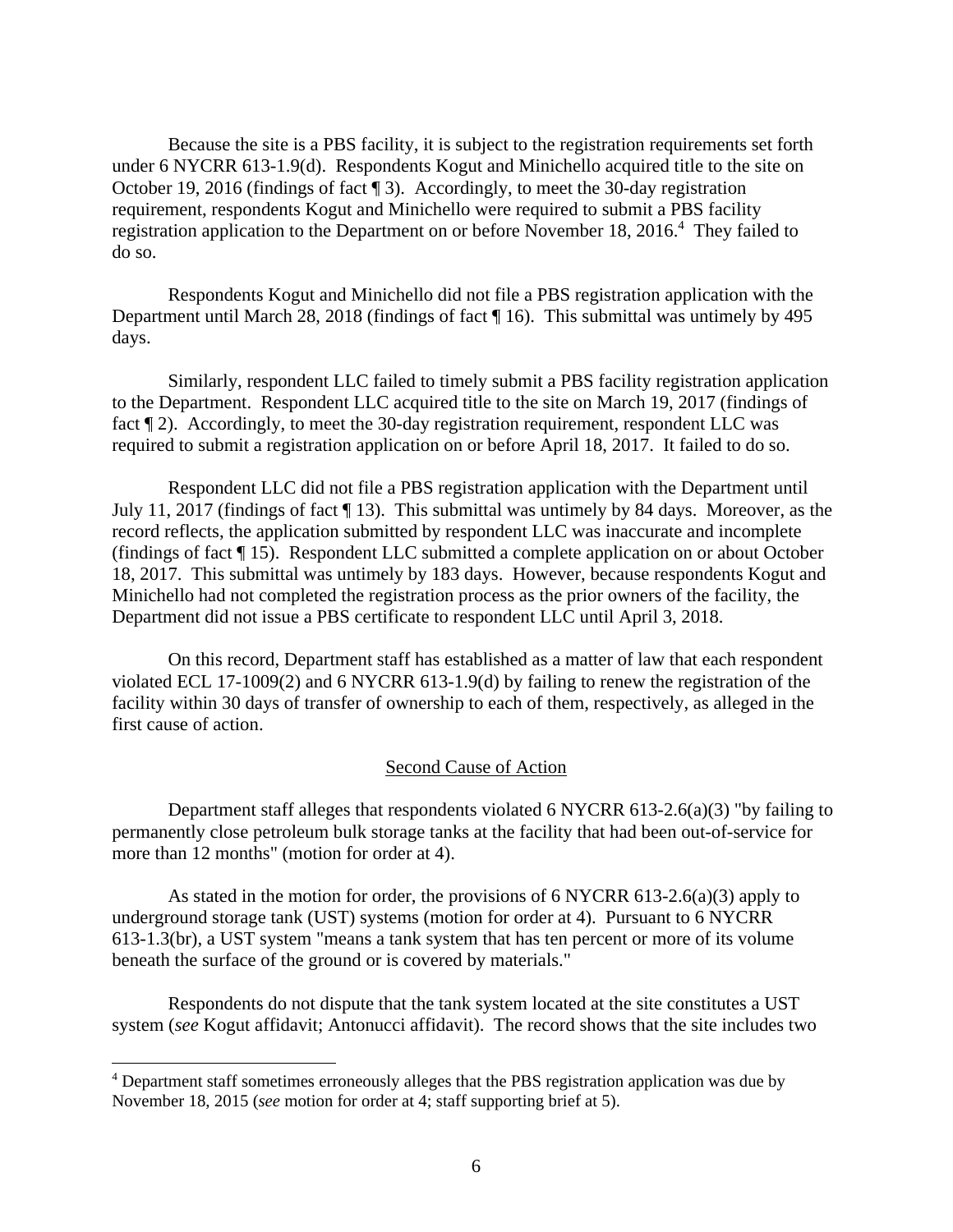underground petroleum storage tanks (findings of fact ¶ 7; *see also* Novak affidavit ¶¶ 3, 8, 24 [Novak testimony that he is familiar with the site and that he inspected same on or about May 17, 2017 and January 15, 2019]; Novak exhibit 1 [PBS Program Facility Information Report, printed on May 3, 2018, stating that the facility's tanks are located underground]; Novak exhibit 13 at 2 [PBS application, certified by respondent Kogut on October 16, 2017, stating that the facility's tanks are located underground]).

With certain exceptions that are not applicable here, the provisions of 6 NYCRR subpart 613-2 apply to every UST system that is part of a PBS facility (*see* 6 NYCRR 613-2.1 [stating that a UST system that is part of a facility is subject to the provisions of subpart 613-2, except if the UST system is subject to regulation under 6 NYCRR subpart 613-3]).<sup>5</sup>

Pursuant to 6 NYCRR 613-2.6(a)(3), "[w]hen a UST system is out-of-service for more than 12 months, the facility must permanently close the UST system in accordance with subdivisions (b) through (e) of this section." There is no dispute that the UST system at the site has been out-of-service for more than 12 months. Indeed, the record indicates that the former gas station at the site ceased operations in or before 1998 and there is nothing in the record that indicates the UST system has been in service since that time (Novak affidavit ¶ 7; *see also id.* ¶ 8 [Novak testimony that when he inspected the site on or about May 17, 2017 the facility was not operating and "[t]he building at the site was vacant and appeared rundown"]).

Pursuant to 6 NYCRR 613-1.2(d) "[a]ny provision of [part 613] that imposes a requirement on a facility imposes that requirement on every operator and every tank system owner at the facility, unless expressly stated otherwise." The requirements established under 6 NYCRR 613-2.6(a)(3) are imposed on the facility and provide no exception for the tank system owners. Accordingly, because each respondent owns, or formerly owned, the facility, each respondent is liable for any violation of 6 NYCRR 613-2.6(a)(3).

On this record, Department staff has established as a matter of law that each respondent violated 6 NYCRR 613-2.6(a)(3) by failing to permanently close the UST system at the facility that had been out-of-service for more than 12 months.

## Respondents' Defenses

Although respondents fail to proffer facts to controvert the factual elements that establish the violations alleged in the motion for order, respondents assert that "[i]ssues of Fact and Law preclude granting the judgment at this time" (Antonucci affidavit ¶ 3). I address the issues raised by respondents below, seriatim.

 $<sup>5</sup>$  Respondents do not argue that the UST system at the facility is excepted from the provisions of 6</sup> NYCRR subpart 613-2, nor do they proffer evidence to that effect. Nevertheless, I note that the record includes evidence demonstrating that the exceptions set forth under 6 NYCRR 613-3.1 do not apply to the facility at issue here (*see* findings of fact ¶ 7 [noting that the PBS tanks at the facility were used to store gasoline for retail sale]; Novak affidavit ¶ 28 [Novak testimony that the PBS tanks installed at the facility "are of both age and size as to not be field constructed"]).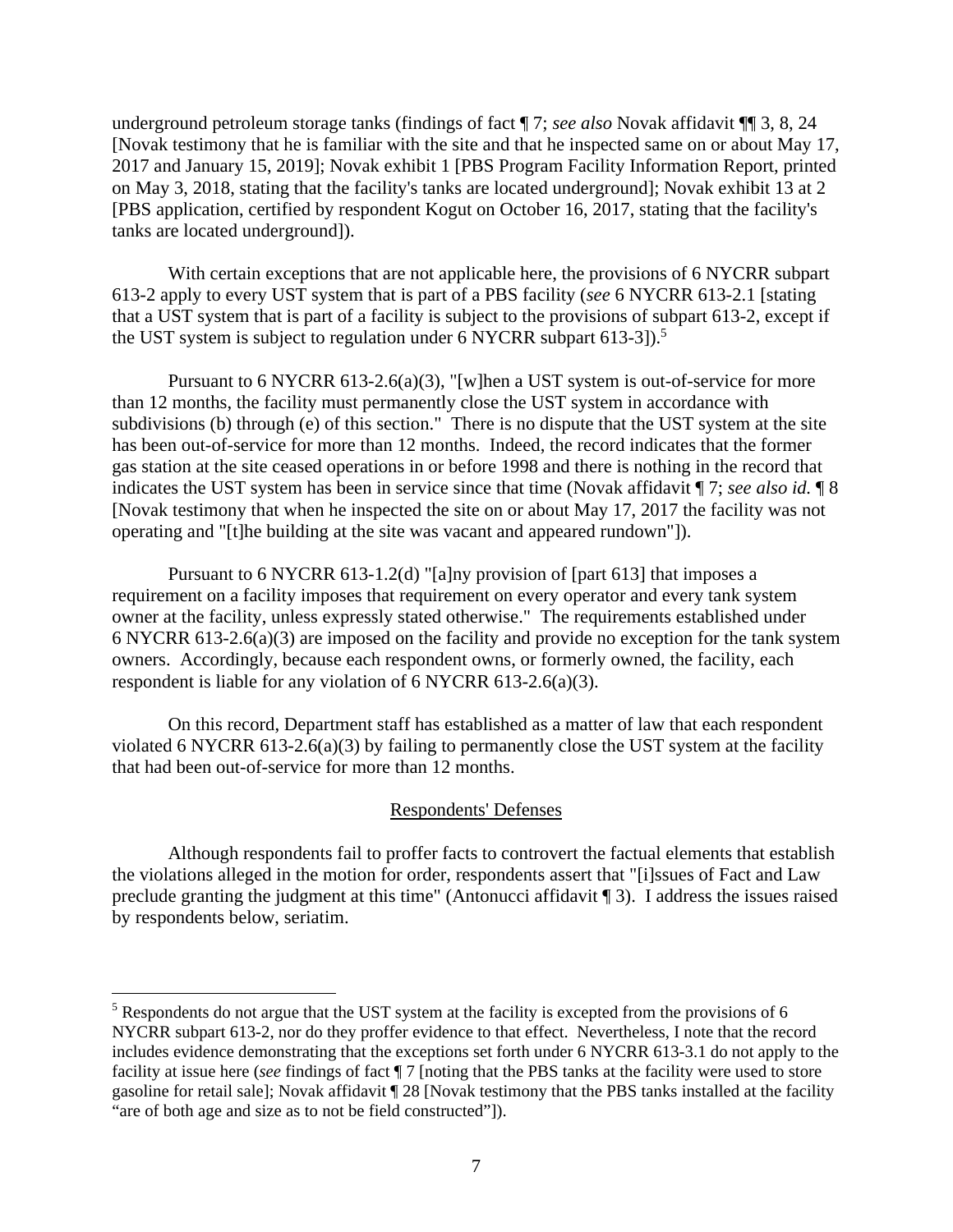-- Failure to Join a Necessary Party

Respondents argue that the motion for order "should be denied or, in the alternative, the matter dismissed for failure to joint (sic) an essential party" (Antonucci affidavit ¶ 9).

As has been noted in prior matters before this office, the Department's Uniform Enforcement Hearing Procedures (6 NYCRR part 622 [part 622]) do not include provisions for joinder of a non-party (*see e.g. Matter of U.S. Energy Development Corp.*, Chief ALJ Ruling, Aug. 23, 2013, at 17 [stating that "whether the failure to join necessary parties is an available defense in a Part 622 proceeding is an open question"]; *Matter of Berger*, ALJ Ruling, May 28, 2010, at 6 [noting that part 622 does not provide for joinder of non-parties]; *Matter of Gaul*, ALJ Ruling, Jan. 12, 2009, at 11 [holding that "it is solely up to the discretion of staff as to whom it decides to prosecute"]).

Notably, in 1994, former provisions of part 622 that had provided for joinder of nonparties were struck from the regulations in their entirety (*see* former 6 NYCRR 622.12[c] [2]; *see also Matter of Berger* at 5-6 [discussing the 1994 revisions]). I note also that no party to these proceedings has cited, nor have I identified, a ruling under the current version of part 622 wherein an ALJ compelled Department staff to join a non-party. Nevertheless, assuming, without deciding, that the failure to join a necessary party is an available defense in DEC enforcement proceedings, I conclude that respondents have not established that Jefferson County is a necessary party.

Where, as here, the provisions of part 622 do not address an issue presented, the CPLR may be consulted for guidance (*Matter of Gramercy*, ALJ Ruling, Jan. 14, 2008, at 7-8). Under the CPLR, persons who ought to be parties and who are subject to the court's jurisdiction must be made parties (*see* CPLR 1001[b] [stating that "[w]hen a person who should be joined under [CPLR 1001(a)] has not been made a party and is subject to the jurisdiction of the court, the court shall order him summoned"]). CPLR 1001(a) provides that "[p]ersons [i] who ought to be parties if complete relief is to be accorded between the persons who are parties to the action or [ii] who might be inequitably affected by a judgment in the action shall be made plaintiffs or defendants."

Respondents argue that Jefferson County should be joined because the county "clearly possessed/owned th[e] premises as it exists now" and, therefore, "every alleged statutory violation of the Respondents . . . would apply to the County" (Antonucci affidavit ¶ 4). This argument fails on its face.

With regard to the first cause of action (respondents' failure to register the facility), these violations do not "apply to the County." Pursuant to 6 NYCRR 613-1.9(d)(1), "[i]f ownership of the real property on which a facility is located is transferred, the new facility owner must submit an application to initially register the facility with the department within 30 days after the transfer." As discussed above, each of the respondents has been shown to have owned the facility and, therefore, each respondent falls within the reach of this provision. The regulation does not, however, impose liability on a prior owner for the failure of "the new facility owner" to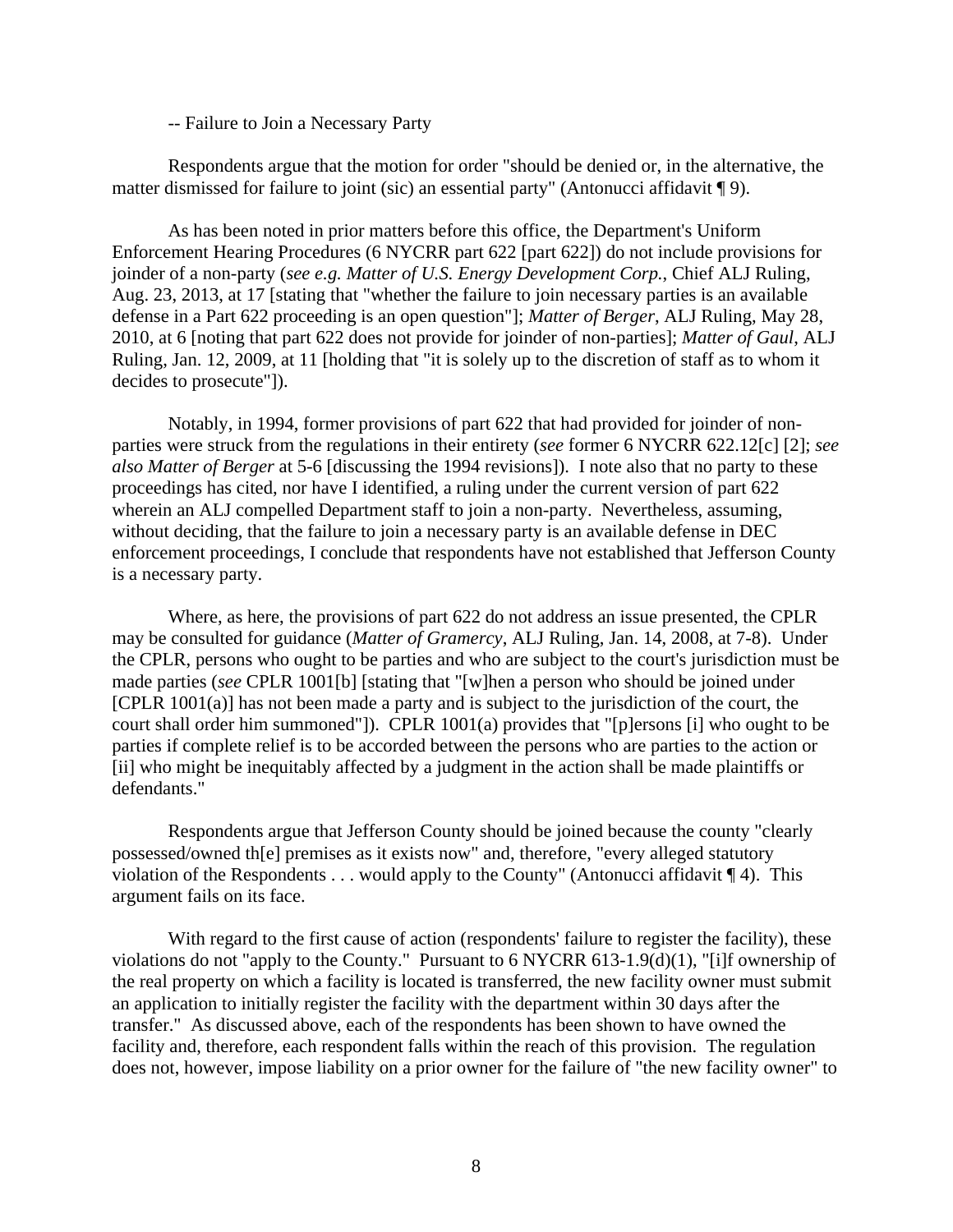submit an application to the Department. Accordingly, Jefferson County is not liable for respondents' failure to register the facility.

As to the second cause of action, 6 NYCRR 613-2.6(a)(3) requires every operator and every owner of a UST system to permanently close the system if it has been out-of-service for more than 12 months (*see* 6 NYCRR 613-1.2[d] [stating that "every operator and every tank system owner at the facility" is subject to the requirements imposed on a facility under part 613]). Similar to the first cause of action, Jefferson County is not liable for respondents' failure to permanently close the UST system during the time that respondents owned the facility. Department staff has established that respondents violated 6 NYCRR 613-2.6(a)(3) during the time that respondents owned the facility. Whether Jefferson County may be liable under 6 NYCRR 613-2.6(a)(3) for failing to close the UST system during the brief time that it possessed the site is not before me.

Respondents next argue that Jefferson County "has an absolute liability for contribution and indemnity in this matter" and "[f]ull and fair relief cannot be afforded the Respondent (sic) unless that entity is included" (Antonucci affidavit ¶ 7). First, I note that Jefferson County acquired the site through a tax foreclosure proceeding and, as stated in the deed, sold the site to respondents Kogut and Minichello "subject to all terms, conditions, limitations, disclaimers and waivers contained in the Property Tax Enforcement Administrative Regulations of the Jefferson County Board of Legislators" (Fauteux exhibit 4 [deed into respondents Kogut and Minichello]; findings of fact ¶¶ 3, 4; *see also* Young exhibit 16 [contract of sale signed by respondents Kogut and Minichello, ¶ 10 (buyer's due diligence) and ¶ 12 (environmental disclosure)]). Given the forgoing, respondents' assertion that Jefferson County has "absolute liability for contribution and indemnity" may be misplaced.

More importantly in terms of this proceeding, it has long been held that claims for contribution or indemnification against another party may not be adjudicated in this forum (*see Matter of Broome County*, ALJ Ruling, July 23, 1986, at 10 [holding that it is "beyond the statutory authorization of this administrative tribunal to consider equitable claims for contribution and indemnity"]; *Matter of Huntington and Kildare, Inc*., Chief ALJ Ruling, Nov. 15, 2006 [holding that DEC enforcement proceedings "are not a proper forum for the resolution of claims among respondent parties for contribution or indemnification"]). Because such claims may not be heard, the purported liability of a non-party for contribution and indemnification does not provide a basis for mandatory joinder.

As set forth in the motion for order, Department staff seeks an order from the Commissioner (i) assessing penalties against respondents for their respective violations of the ECL and part 613, and (ii) directing respondents to permanently close the UST system at the site. Staff has established respondents' liability for the violations alleged in the motion for order and, as discussed above, respondents have made no demonstration that Jefferson County must be joined to accord complete relief between the parties. Additionally, respondents have not sought to demonstrate that Jefferson County might be inequitably affected by a decision in this matter.

Under the provisions CPLR 1001(a), a person should be made a party to an action if  $(i)$ necessary to ensure complete relief is to be accorded between the persons who are parties to the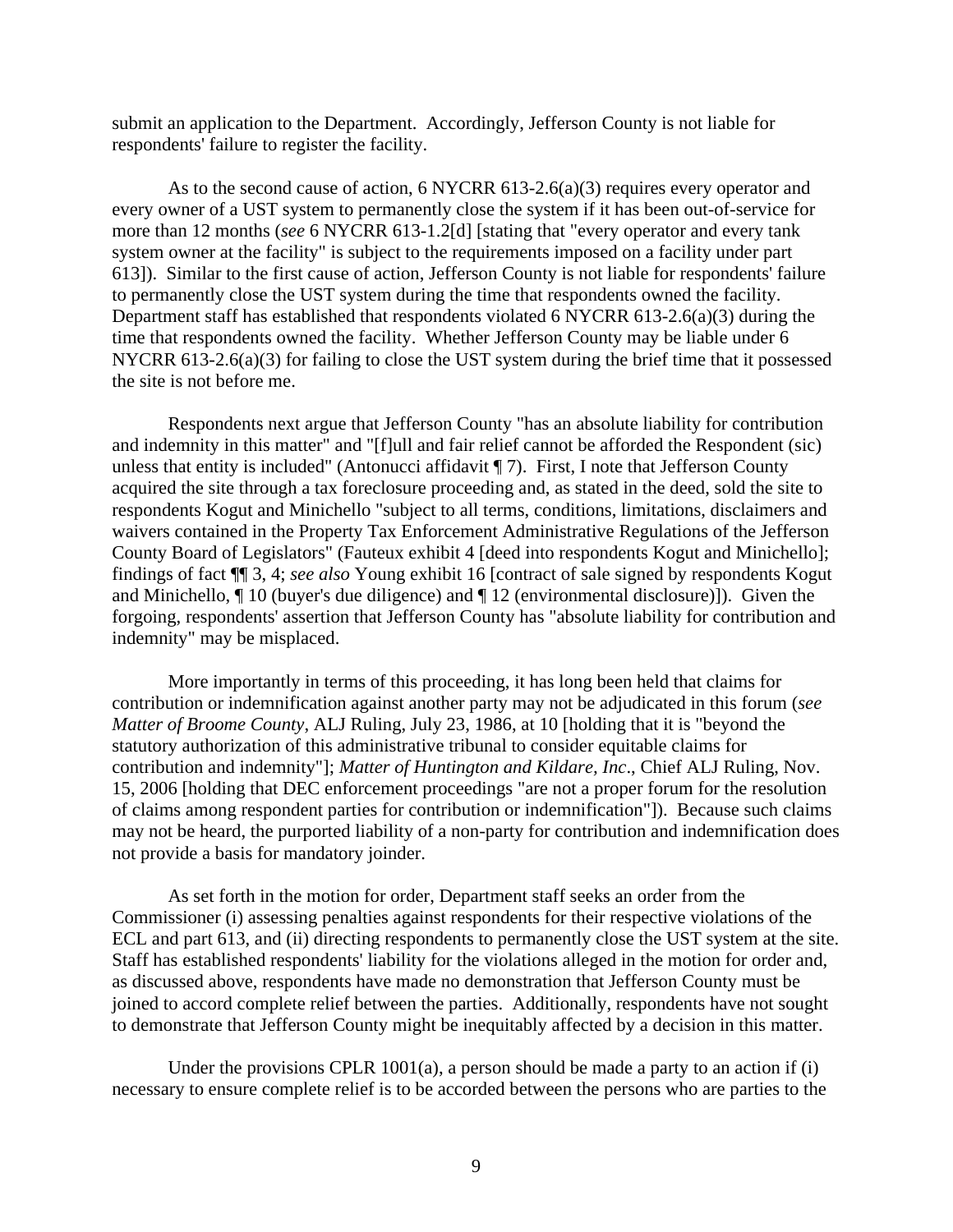action, or (ii) the person might be inequitably affected by a judgment in the action. Here, respondents have failed to make the requisite showing to demonstrate that Jefferson County must be joined.

## -- Documentary Evidence

Respondents argue that a release (release) executed by the New York Environmental Protection and Spill Compensation Fund (Spill Compensation Fund) on December 21, 2015 was intended "to create documentation that the premises could be purchased without fear of cost, statutory violation or penalty from the DEC" (Antonucci affidavit ¶ 12).

Contrary to respondents' assertions, the terms of the release have no bearing on the violations alleged by Department staff. The release states that the Spill Compensation Fund released Jefferson County from:

"any and all liability to the State for all . . . costs expended, and to be expended in the future, by the [Spill Compensation Fund,] and any penalties pursuant to New York Navigation Law § 192, relating to the discharge of petroleum product at and in the vicinity of [the site], which discharge was initially reported to the State on or about July 18, 1986"

(Kogut exhibit A supplement).

Neither the registration requirements under 6 NYCRR 613-1.9(d) nor the tank closure requirements under 6 NYCRR 613-2.6(a)(3) fall within the scope of the release. The release expressly states that it relates to potential liability for costs incurred by the Spill Compensation Fund and penalties under Navigation Law § 192. The requirement to register the facility is neither a cost incurred by the Spill Compensation Fund, nor a penalty imposed under the Navigation Law. Rather, pursuant to ECL 17-1009 and 6 NYCRR 613 1.9(d), the registration requirement is imposed on all facility owners. Nothing in the release relieves the facility owner from the obligation to register the facility.

Similarly, the UST system closure requirements imposed under 6 NYCRR 613-2.6(a)(3) fall outside the scope of the release. The existence or the absence of a petroleum spill at the site in July of 1986 has no bearing on whether the out-of-service UST system at the facility must be permanently closed in accordance with the regulations. The facility was first registered in 1993 and, provided that the UST system at the site remained in operation, the closure requirements of 6 NYCRR 613 2.6(a)(3) would not be implicated. Sometime in or before 1998, however, the facility ceased operations and the requirement to permanently close the UST system ensued.

There is nothing in the release that relieves the facility owner from the obligation to permanently close the out-of-service UST system at the site. Rather, pursuant to 6 NYCRR 613 2.6(a)(3), any UST system that has been out-of-service for more than 12 months must be permanently closed, regardless of the condition of the system.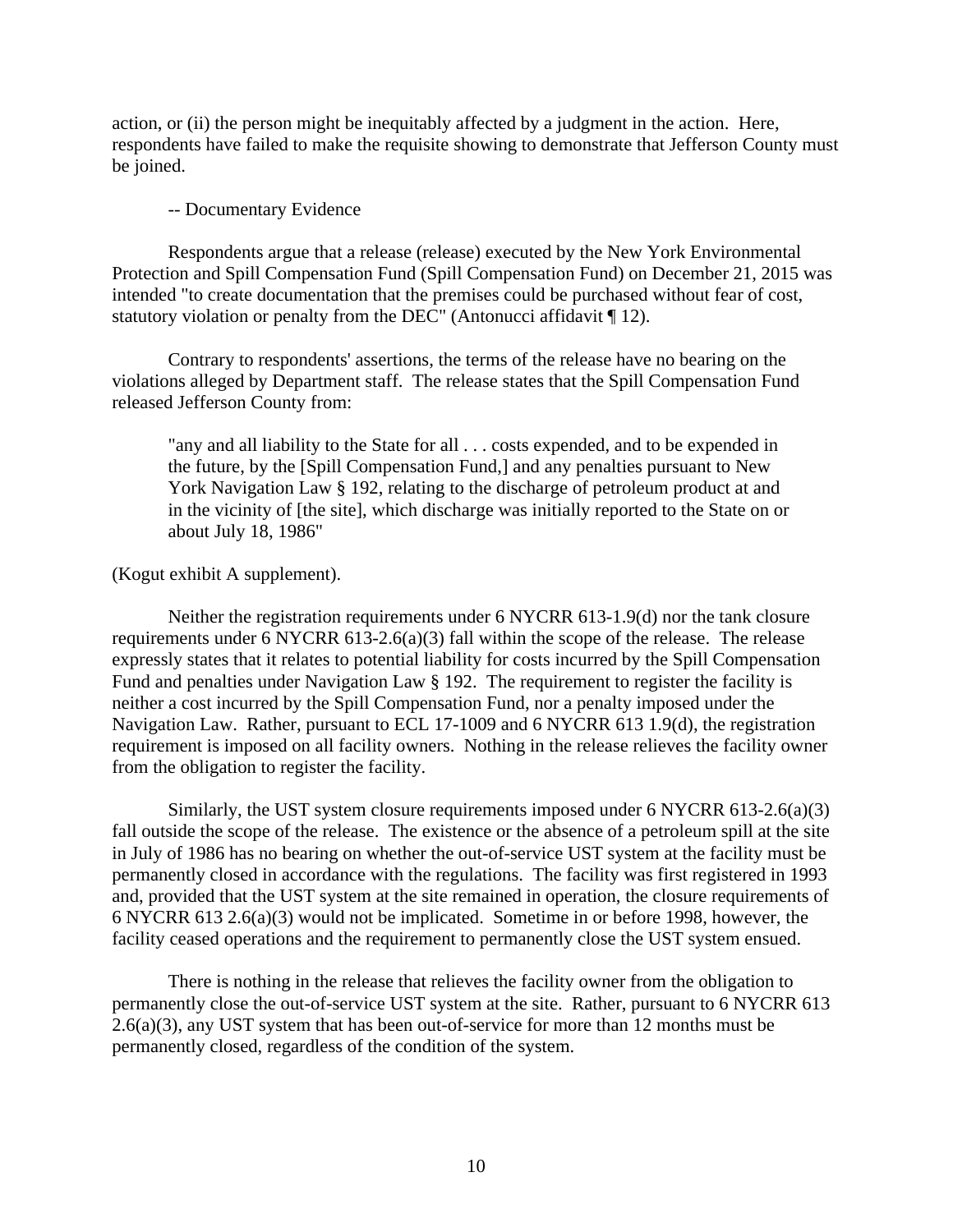## -- Estoppel and Settlement

Respondents argue that: "an agreement was reached between the parties for removal of the tanks;" "the agreement was complete in all respects[,] except the DEC's former Counsel refused to complete same;" and "DEC should be bound by its agreement" (Antonucci affidavit ¶¶ 17-19).

First, it must be noted that estoppel generally "cannot be invoked against a governmental agency to prevent it from discharging its statutory duties" (*Matter of Schorr v New York City Dept. of Housing Preserv. and Dev.*, 10 NY3d 776, 779, [2008] [citations omitted]; *see also Matter of Parkview Assoc. v City of New York*, 71 NY2d 274, 282 [1988] [holding that "estoppel is not available to preclude a municipality from enforcing [its] laws and the mistaken or erroneous issuance of a permit does not estop a municipality from correcting errors, even where there are harsh results"] [citations omitted]). Here, the Department is discharging its statutory duty to regulate PBS facilities, as set forth under the ECL, and estoppel is not available to respondents.

Moreover, respondents fail to establish that the elements of estoppel are present here. Respondents assert that "an agreement was reached between the parties for removal of the tanks" and that the "agreement was complete in all respects; except the DEC's former Counsel refused to complete the same" (Antonucci affidavit ¶¶ 17-18). By respondents' own assertion, DEC staff refused to complete the agreement. In the absence of a completed agreement, there can be no reasonable reliance.

Although respondents assert that a complete agreement to resolve the matter was reached between the parties, respondents produced no records that support that assertion. In contrast, Department staff proffered records of exchanges between the parties and draft settlement documents. As affirmed by staff counsel, and evinced by the proffered documents, the Department has no record that respondents executed a consent order to resolve this matter (Young affirmation ¶ 8; Young exhibit 10 [proposed consent order]). The record reflects only that there were ongoing settlement discussions between the parties (*see* Young affirmation ¶¶ 5-14; Young exhibit 4 [DEC letter to respondents, dated Oct. 11, 2017 (enclosing a proposed consent order and noting, among other things, respondents' obligation to permanently close the out-of-service UST system at the facility)]; Young exhibit 13 [Antonucci letter to DEC, dated Sept. 16, 2018 (stating the "general language" of the proposed consent order is acceptable, but also suggesting certain changes)]).

## -- Issues of Fact Exist

Respondents argue that "[t]he recounting of the Respondent (sic) dramatically differs from the moving pleadings" and "the question of whether permits for the tanks [are] available as a remedy also remains [an] issue of fact" (Antonucci affidavit ¶¶ 20, 21). Although respondents do not elaborate, it appears the "recounting" that they refer to relates to settlement negotiations between the parties. That issue is discussed in the estoppel section above.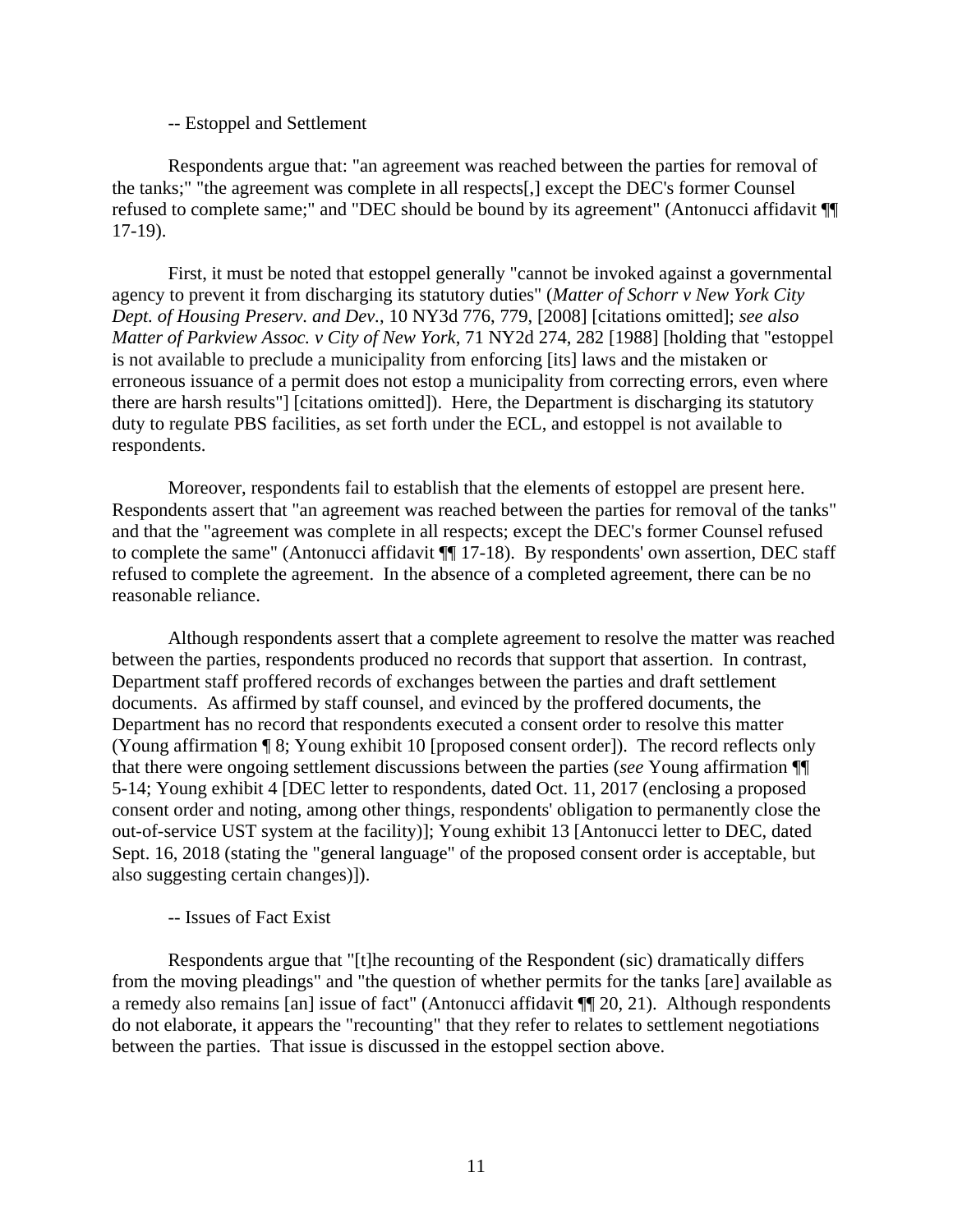With regard to "whether permits for the tanks [are] available as a remedy," this is not a factual issue in dispute. To clarify, the facility now has a current registration certificate (*see* Novak exhibit 14), not a permit. The issuance of the PBS registration certificate for the facility does not, however, "remedy" the failure of the respondents to permanently close the UST system at the site in accordance with the regulations. Further, although the issuance of a registration certificate ends the period of noncompliance with the requirement to submit a PBS application, it does not alter the fact that the applications were untimely.

Accordingly, respondents have raised no issues of fact that require adjudication.

#### Responsible Corporate Officer

As the Commissioner recently stated "[i]t is well settled that a corporate officer can be held personally liable for violations by the corporate entity that threaten public health, safety, or welfare. A corporate officer need only have responsibility over the activities of the business that caused the violations to be held individually liable" (*Matter of Call-A-Head Portable Toilets, Inc.*, Decision and Order of the Commissioner, Mar. 4, 2019, at 5 [citation omitted]).

Here, Department staff alleges that respondents Kogut and Minichello are jointly and severally liable for the violations of respondent LLC (motion for order at 5). Staff argues that this liability attaches because respondents Kogut and Minichello are the sole members and sole managers of respondent LLC (*id.* at 6; *see also* staff supporting brief at 10-11). Staff states that respondents Kogut and Minichello "have not delegated management responsibility to any other individual or entity" and that they have "full authority to take actions on behalf of Artemis Enterprises Plus, LLC to prevent and correct the violations" (motion for order at 6). Lastly, staff states that respondents Kogut and Minichello were "made aware of the continuing requirement to permanently close the out-of-service petroleum tank[s] at the facility . . . and failed to cause Artemis Enterprises Plus, LLC to take any action" (*id.*; *see also* Novak exhibit 4 [Notice of Violation, dated May 17, 2017, addressed to respondents Kogut and Minichello]).

Among other things, Department staff cites to the written responses and documents that respondents produced during discovery (discovery responses) to establish that respondents Kogut and Minichello should be held liable as responsible corporate officers (*see* motion for order at 6; staff supporting brief at 10-11). In their discovery responses, respondents identify respondents Kogut and Minichello as the only current or former managers of respondent LLC, and also as the only members of respondent LLC (Young Exhibit 3 [staff discovery demand ¶¶ 4, 5]; Young Exhibit 4 [discovery responses  $\P$ [4, 5]). Additionally, staff states that, other than respondents' counsel, respondents Kogut and Minichello were the only individuals who attended meetings with staff concerning the violations alleged in the motion for order (motion for order at 6).

Respondents do not dispute any of the factual assertions made by Department staff in support of holding respondents Kogut and Minichello liable for the violations of respondent LLC, nor do respondents offer argument in opposition to such liability.

Notably, the record reflects that respondent LLC is a limited enterprise. Its address is the residence of respondents Kogut and Minichello (*see* Fauteux exhibit 3 [deed from respondents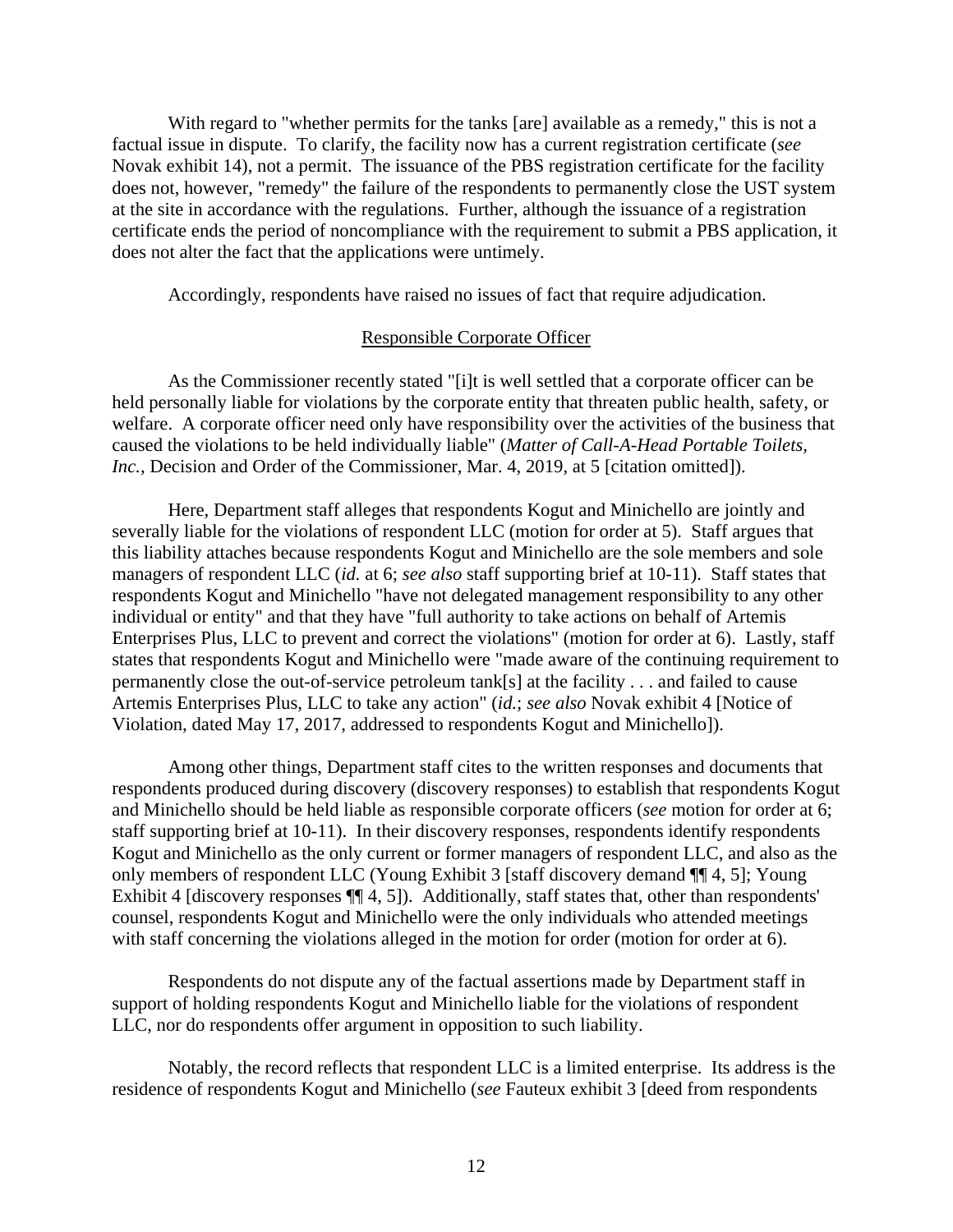Kogut and Minichello into respondent LLC, stating that all parties have the same address]; Fauteux exhibit 7 [NYS Department of State, Division of Corporations, printout stating that respondent LLC's address for DOS process is the home address of respondents Kogut and Minichello]; Novak exhibits 11, 13 [respondents' PBS applications identifying the same address for the facility owner before and after respondent LLC purchased the site]). Respondent LLC owns the site, but the record shows that the site has not been used for the sale of gasoline in decades and the building at the site has fallen into disrepair (findings of fact ¶¶ 7, 8, 11).

There is also no indication in the record that respondent LLC has employed staff other than respondents Kogut and Minichello. In response to discovery demands for "[a]ny employee handbooks, policies, guidance, and instructions for employees" of respondent LLC, respondents stated that there are "[n]one" (Young Exhibit 3 [staff discovery demand ¶ 20]; Young Exhibit 4 [discovery responses ¶ 20]). Similarly, in response to a demand for "[a]ll job descriptions of employees" of respondent LLC, respondents stated that there are "[n]one" (Young Exhibit 3 [staff discovery demand ¶ 21]; Young Exhibit 4 [discovery responses ¶ 21]).

I conclude that Department staff has established that respondents Kogut and Minichello have responsibility over the activities of respondent LLC that resulted in the violations alleged in the motion for order. Accordingly, respondents Kogut and Minichello are liable for respondent LLC's failure to timely register the PBS facility and its failure to permanently close the UST system at the site.

## Relief

Department staff requests that the Commissioner issue an order (i) holding respondents liable for the violations alleged in the motion for order, (ii) directing respondents to permanently close the UST system at the facility in compliance with 6 NYCRR 613-2.6(b), (c), and (e), and 6 NYCRR 613-1.9(f); (iii) assessing a penalty against respondents in the amount of \$37,000, with the penalty apportioned among the respondents as follows:

- \$1,500 assessed against respondents Kogut and Minichello, jointly and severally, "for violation of 6 NYCRR  $[$  [ 613-1.9(d) – failure to register the facility in their names in a timely manner;"
- \$1,500 assessed against all respondents, jointly and severally, "for violation of ECL § 71-1009(2) and 6 NYCRR  $[$  [ 613-1.9(d), for failure to register the facility in the name of Artemis Enterprises Plus, LLC in a timely manner;"
- \$8,000 assessed against respondents Kogut and Minichello, jointly and severally, "for violation of 6 NYCRR  $[$  [] 613-2.6(a)(3), failure to permanently close out-ofservice tanks;"
- \$8,000 assessed against all respondents, jointly and severally, "for violation of 6 NYCRR [] 613-2.6(a)(3);" and
- \$18,000 "assessed against all Respondents, jointly and severally, payment of which should be suspended, conditioned upon Respondents['] compliance with the terms of any order the Commissioner may issue."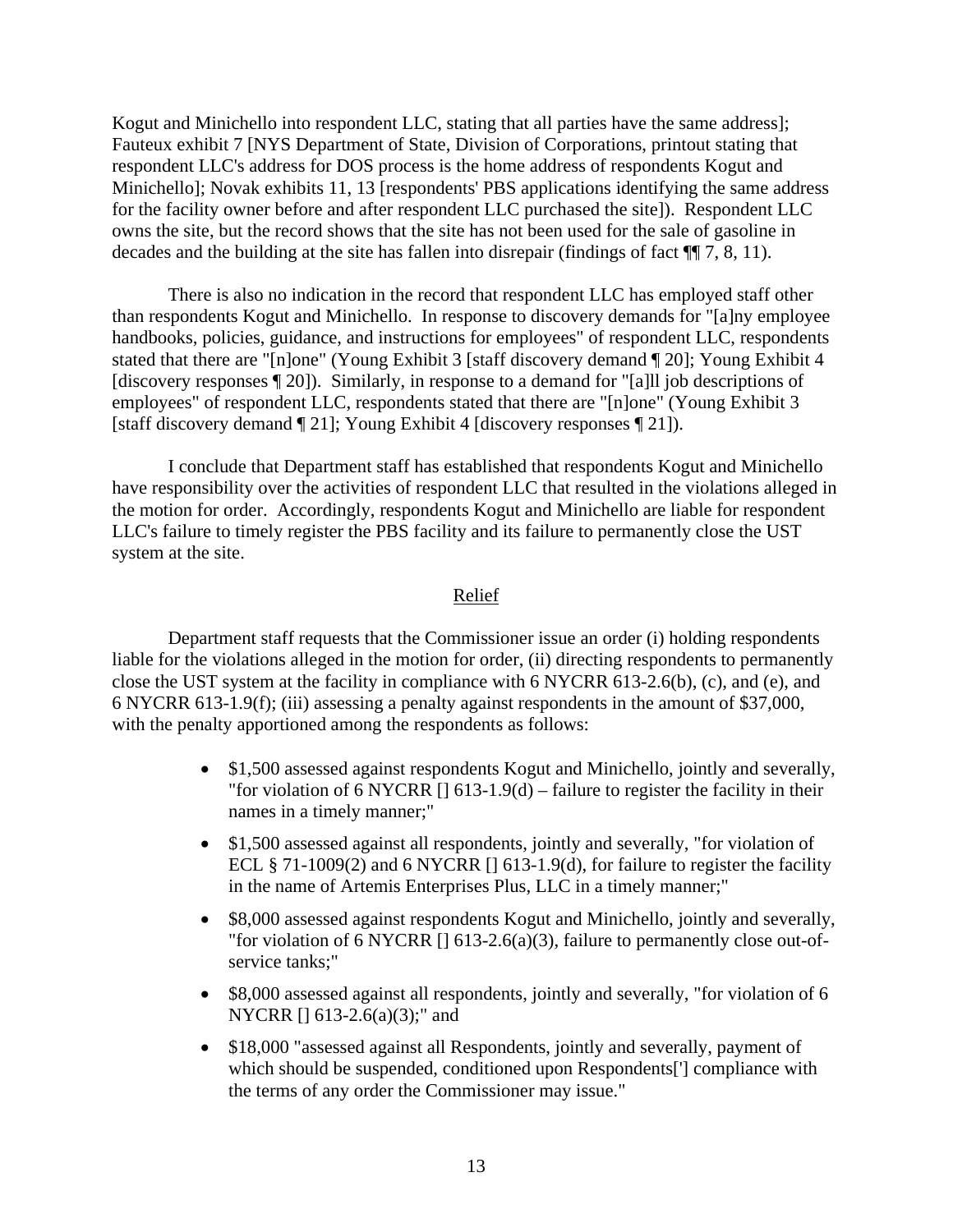(motion for order at 7-8).

Department staff cites ECL 71-1929(1) in support of its penalty request (staff supporting brief at 5, 9). Pursuant to ECL 71-1929(1),

"[a] person who violates any of the provisions of, or who fails to perform any duty imposed by titles 1 through  $11 \ldots$  of article 17, or the rules [or] regulations. . . promulgated thereto . . . shall be liable to a penalty of not to exceed thirty-seven thousand five hundred dollars per day for each violation."

As discussed herein, Department staff has proven each of the violations alleged in the motion for order. Moreover, each of the proven violations continued over many days and, pursuant to ECL 71-1929(1), respondents are liable to a penalty up to \$37,500 per day for each violation. Therefore, the maximum authorized statutory penalty for each of the proven violations is in the millions of dollars (*see* Commissioner Policy DEE-1, Civil Penalty Policy, issued June 20, 1990 [DEE-1], § IV.B [stating that "[t]he starting point of any penalty calculation should be a computation of the potential statutory maximum for all provable violations"]). For example, the failure of respondents Kogut and Minichello to permanently close the UST system at the site continued over the 152 days that they owned the site (from October 19, 2016 through March 19, 2017), thereby exposing them to a maximum penalty of \$5,700,000.

Department staff notes that the payable penalties it seeks to impose are within the penalty ranges recommended under DEC Program Policy DEE-22: Petroleum Bulk Storage Inspection Enforcement Policy, issued May 21, 2003 (DEE-22).<sup>6</sup> DEE-22 expressly states that "penalty amounts calculated with the aid of this document in adjudicated cases must, on the average and consistent with consideration of fairness, be significantly higher than the penalty amounts which DEC accepts in consent orders which are entered into voluntarily by respondents" (DEE-22 at 1).

The total penalty (both payable and suspended) sought by Department staff is \$37,000, which is just below the maximum statutory penalty for a single violation of the PBS regulations lasting a single day (i.e., \$37,500). Here, staff has proven four violations, each of which continued for many months. Proper registration of PBS facilities is important to the PBS regulatory scheme because it ensures that the Department has current information for all PBS facilities. Proper closure of out-of-service UST systems is necessary to ensure that petroleum products are not left in abandoned tanks that may someday leak and release petroleum into the environment (s*ee* DEE-1, § IV.D [identifying the potential harm caused by a violation and the importance of the type of violation in the regulatory scheme as "gravity component factors"]).

 I conclude that the penalty requested by Department staff is authorized and appropriate for the violations established on this record. I also conclude that the apportionment of the penalty proposed by staff is appropriate under the circumstances of this matter.

<sup>&</sup>lt;sup>6</sup> Department staff notes that DEE-22 was issued prior to the effective date of revisions to the PBS regulations in 2015 and, therefore, includes outdated citations. Nevertheless, the penalty schedule issued under DEE-22 includes penalty ranges for "Failure to register" and for "Tanks not permanently closed" that are comparable to the violations at issue here (staff supporting brief at 9; Young exhibit 5 [DEE-22 – Penalty Schedule]).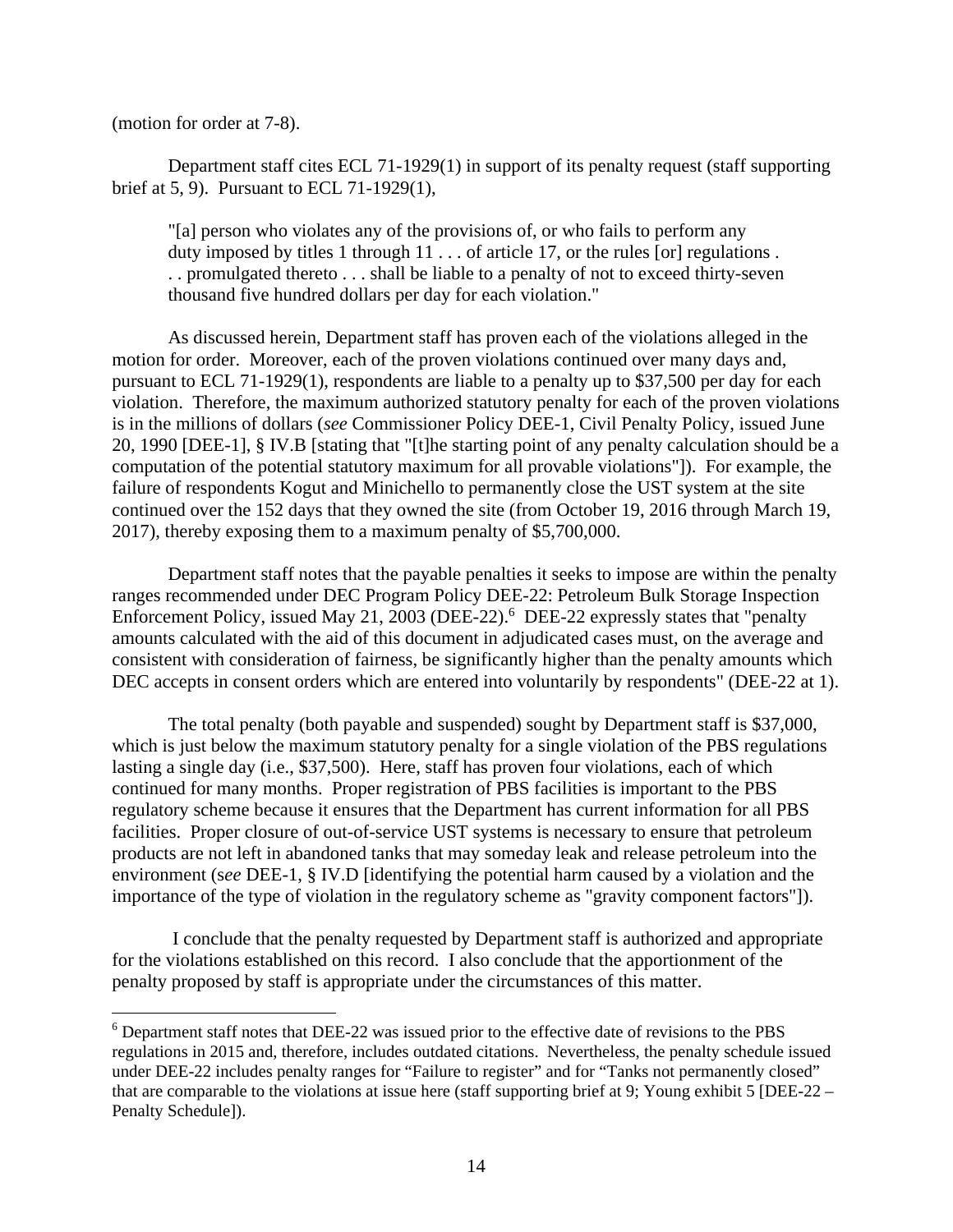With regard to corrective measures, Department staff seeks an order of the Commissioner directing respondents to permanently close the UST system at the facility in accordance with the provisions of 6 NYCRR 613-2.6(b), (c), (e) and 613-1.9(f). The proper closure of the UST system is required under part 613 and staff's request is consistent with the regulatory requirements. Accordingly, I recommend that the Commissioner direct respondents to, within 120 days of service of the Commissioner's order on them, permanently close the UST system at the facility in accordance with 6 NYCRR 613-2.6(b), (c), and (e),<sup>7</sup> and to send all required notices and submittals to the Department to the attention of Ronald F. Novak, PE, 317 Washington Street, Watertown, NY 13601.

# **CONCLUSIONS OF LAW**

I conclude that Department staff's motion for order should be granted in its entirety against each respondent. Specifically, I conclude that respondents violated ECL 17-1009 and 6 NYCRR 613-1.9(d) by failing to register the facility within 30 days of acquiring ownership of the facility, and that respondents violated 6 NYCRR 613-2.6 by failing to permanently close the UST system at the facility that had been out-of-service for more than 12 months.

## **RECOMMENDATION**

I recommend that the Commissioner issue an order:

1. Holding respondents Kogut and Minichello jointly and severally liable for violating ECL 17-1009(2) and 6 NYCRR 613-1.9(d) by failing to renew the PBS registration of the facility within 30 days of the transfer of ownership of the facility to them.

2. Holding respondents Kogut and Minichello jointly and severally liable for violating 6 NYCRR 613-2.6(a)(3) by failing to permanently close the UST system at the facility during the time that they owned the facility.

3. Holding all respondents jointly and severally liable for violating ECL 17-1009(2) and 6 NYCRR 613-1.9(d) by failing to renew the registration of the facility within 30 days of the transfer of ownership of the facility to respondent LLC.

4. Holding all respondents jointly and severally liable for violating 6 NYCRR 613-2.6(a)(3) by failing to permanently close the UST system at the facility during the time that respondent LLC owned the facility.

5. Assessing a payable penalty of \$9,500 jointly and severally upon respondents Kogut and Minichello for the violations set forth in paragraphs 1 and 2 above.

<sup>&</sup>lt;sup>7</sup> Note that compliance with 6 NYCRR 613-1.9(f) is required by 6 NYCRR 613-2.6(b)(1) and, therefore, citing it as a separate requirement is unnecessary.